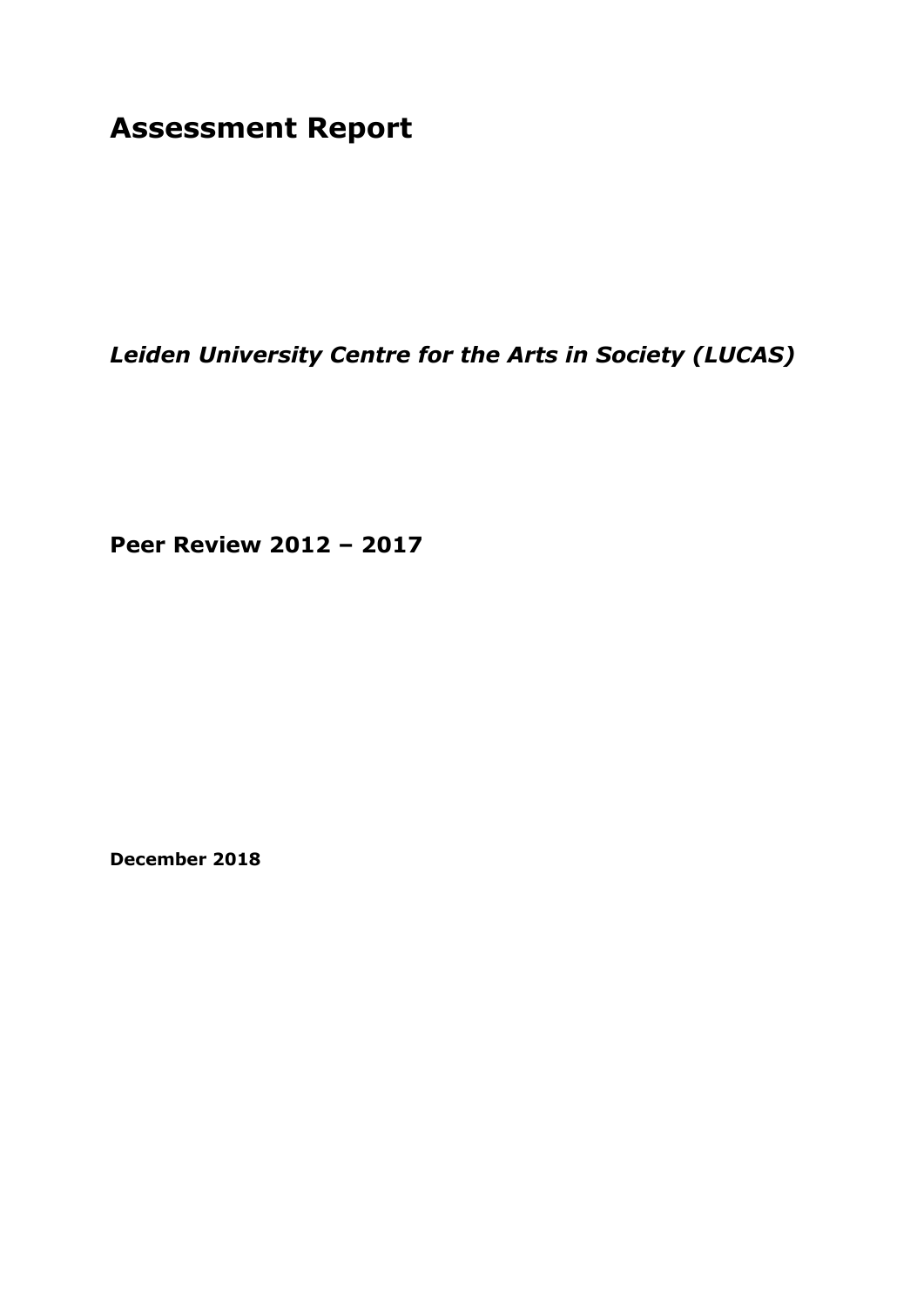### **Table of contents**

| 1. |     |                                                             |  |
|----|-----|-------------------------------------------------------------|--|
|    | 1.1 |                                                             |  |
|    | 1.2 |                                                             |  |
|    | 1.3 |                                                             |  |
|    | 1.4 |                                                             |  |
| 2  |     |                                                             |  |
|    | 2.1 |                                                             |  |
|    | 2.2 |                                                             |  |
|    | 2.3 |                                                             |  |
| 3  |     |                                                             |  |
|    | 3.1 | Research Leiden University Centre for the Arts in Society 9 |  |
|    | 3.2 |                                                             |  |
|    | 3.3 |                                                             |  |
|    | 3.4 |                                                             |  |
|    | 3.5 |                                                             |  |
|    |     |                                                             |  |
|    |     |                                                             |  |
|    |     |                                                             |  |
|    |     |                                                             |  |
|    |     |                                                             |  |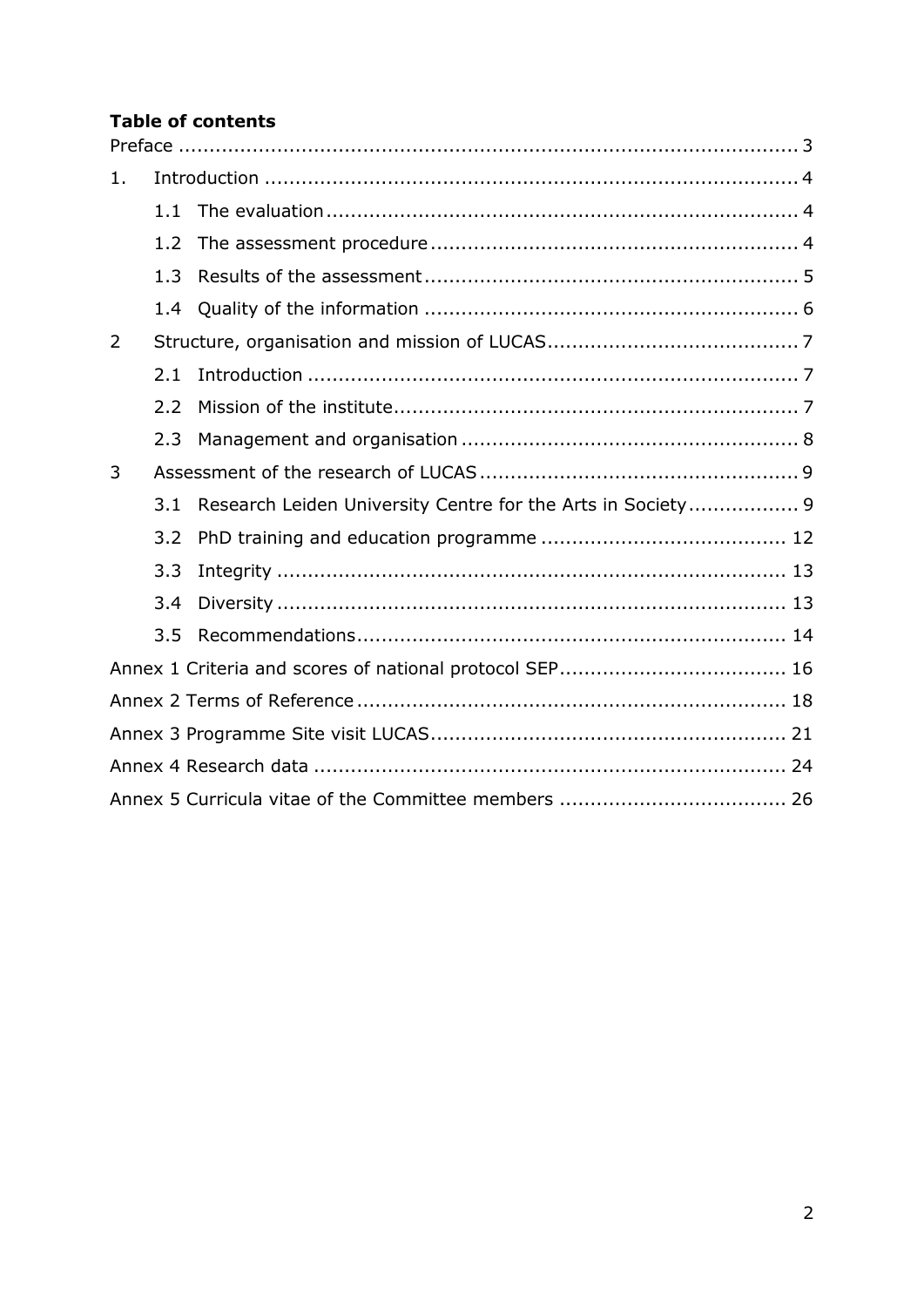# <span id="page-2-0"></span>**Preface**

This report embodies the findings and recommendations of an international peer review of the Leiden University Centre for the Arts in Society (LUCAS), undertaken on October 17-18, 2018.

Our peer review committee was appointed by the board of Leiden University to assess the quality and relevance to society of the research conducted in LUCAS between 2012 and 2017.

The assessment was based on a self-assessment report provided by LUCAS, additional documentation, and two days of meetings with the staff and PhD candidates of the institute. This review report is both prospective and retrospective and contains several recommendations to LUCAS and the Faculty of Humanities.

As chair I wish to thank my fellow evaluators for their expert and sincere contributions to the discussions and final findings. The work was not only intense, but also socially agreeable and academically rewarding.

We thank all members of LUCAS, staff and researchers, for their open and constructive participation in the review process.

We hope this report to be the beginning of another successful period of very good research in LUCAS.

December 2018

Prof. Shearer West Chair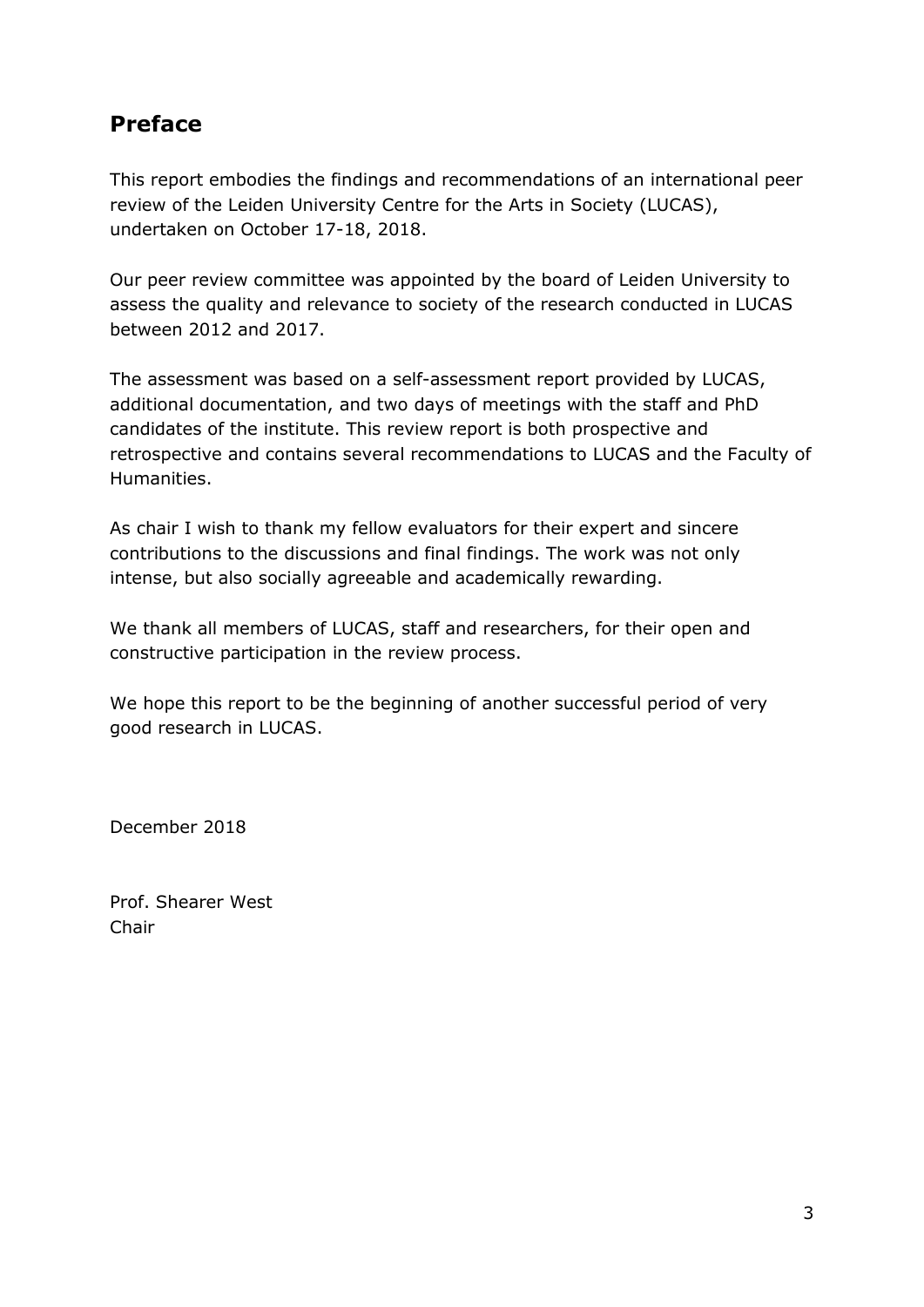# <span id="page-3-0"></span>**1. Introduction**

## <span id="page-3-1"></span>**1.1 The evaluation**

All publicly funded university research in the Netherlands is evaluated at regular intervals in compliance with the national standard evaluation protocol (SEP 2015- 2021), as agreed by the Association of Universities in the Netherlands (VSNU), the Netherlands Organisation for Scientific Research (NWO) and the Netherlands Academy of Arts and Sciences (KNAW). The evaluation process, which is applied at the research unit or institute level, consists of a systematic external peer review conducted every six years.

The evaluation system aims to achieve three generic objectives:

- − *improvement* in the quality of research through an assessment carried out according to international standards of quality and relevance;
- *improvement* in research management and leadership; and
- accountability to the higher management levels of the research organisations and to the funding agencies, government and society at large.

## <span id="page-3-2"></span>**1.2 The assessment procedure**

-

The evaluation procedures followed by the Review Committee were those set out in the NWO/VSNU/KNAW "Standard Evaluation Protocol 2015-2021 for public research organisations". This protocol entails two main characteristics:

- − *Two levels of assessment*: The assessment takes place at two levels of the research organisation, i.e. the level of the graduate school and the level of research groups/institutes $^{1}$ ;
- − *Three main criteria*: The research institutes are assessed on the three assessment criteria, i.e. research quality, relevance to society, and viability.

The review committee was requested to report its findings on the research institute in line with the three main criteria, which should always be reviewed in relation to the institute's mission, especially if this mission restricts the institute to operate only for/within a national scientific community.

With respect to the evaluation of LUCAS the findings should be reported in qualitative terms with a focus on policy and management questions, and for the assessment the verdict should be cast in both qualitative and quantitative terms. In the text, the most important considerations of the committee should be clarified, while the conclusion should be summarized in a single term according

<sup>&</sup>lt;sup>1</sup> In the case of LUCAS, only the level of the research groups/institutes is relevant for the assessment.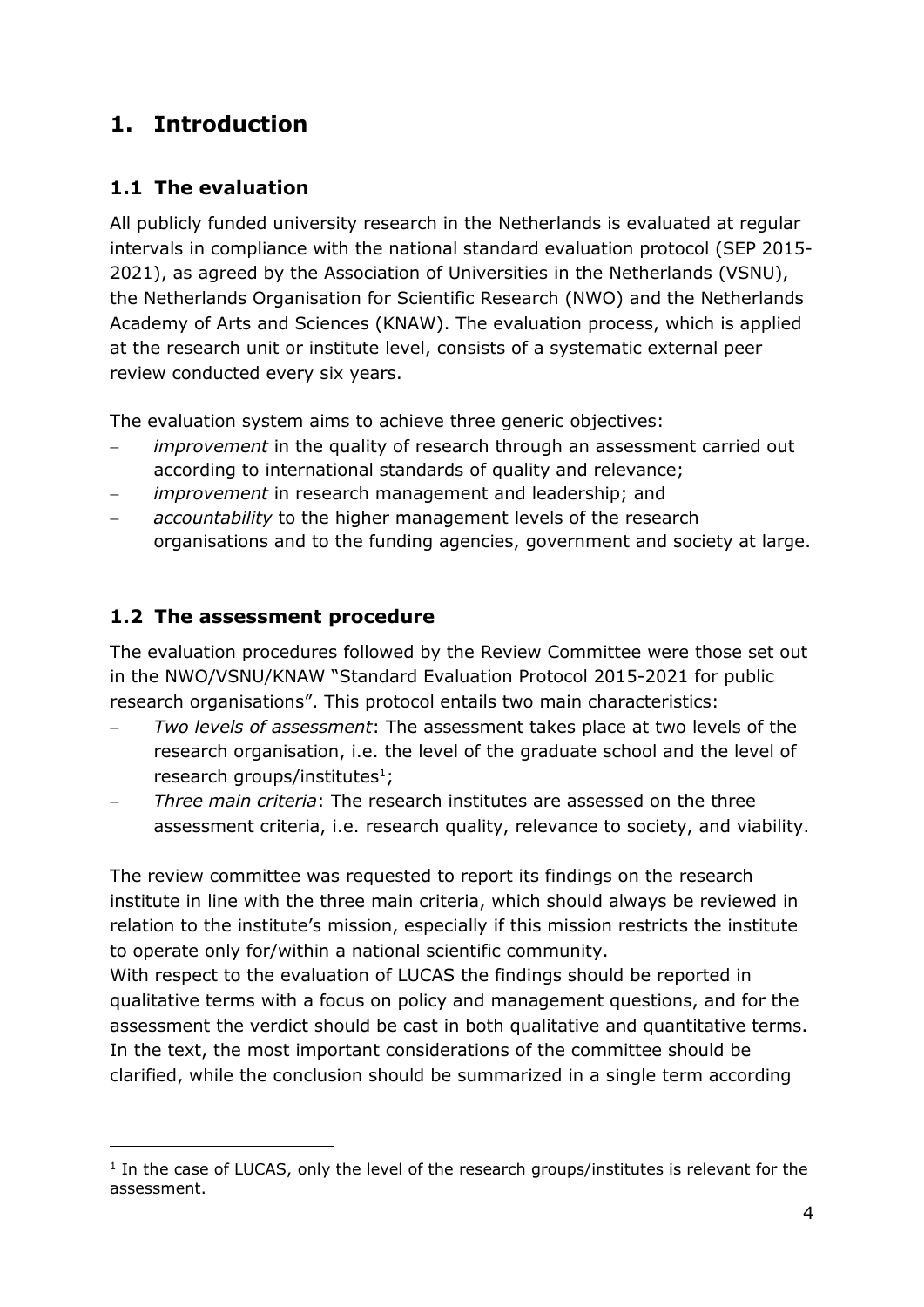to a four-point scale (annex 1). Checklists and excerpts of the standard evaluation protocol were provided as a tool for assisting in assessment.

The assessment was based on and supported by three main components of evidence:

- − A self-assessment report detailing the operation, management, research activities, and SWOT analysis of the institute, written as prescribed in the national standard evaluation protocol;
- − An overview of the output of the institute to allow the Committee to examine the quality of the published work;
- − Discussions with boards, researchers, PhD candidates and council, academic staff, and research managers about the work programmes, the aims and the strategy for the future of the research institute and its consisting teams.

The site visit took place on 17–18 October 2018 and comprised a number of components, which can be summarised as follows (see annex 3 for the full programme and the names of participants):

- Arrival of the committee on the evening of Tuesday 16 October
- − Tour of the campus
- − Meeting with Institute Management and Dean of Humanities Faculty
- − Meeting with PhD candidates and alumni
- Meeting with LUCAS advisory council
- − Meeting with a sample of LUCAS staff
- − Meeting with research leaders of LUCAS' three research clusters

The Peer Review Committee consisted of:

- − Prof.dr. Shearer West (chair), University of Nottingham (UK)
- − Prof.dr. Katlijne Van der Stighelen, KU Leuven (Belgium)
- − Prof.dr. Max Liljefors, Lund University (Sweden)
- Prof.dr. Remco Sleiderink, University of Antwerp (Belgium)
- − Prof.dr. Richard Hunter, University of Cambridge (UK)
- − Dr. Frans van Steijn acted as independent secretary to the committee

## <span id="page-4-0"></span>**1.3 Results of the assessment**

This report summarises the findings, conclusions and recommendations of the international peer review of the research at LUCAS. The review covered the period between 2012 and 2017. The written and oral information permitted good understanding of the research institute. The assessment was rated and weighed according to the rationale explained in annex 1. The conclusions, as given in chapter 3 of this report, follow the structure and criteria which are formulated in the Terms of Reference, annex 2.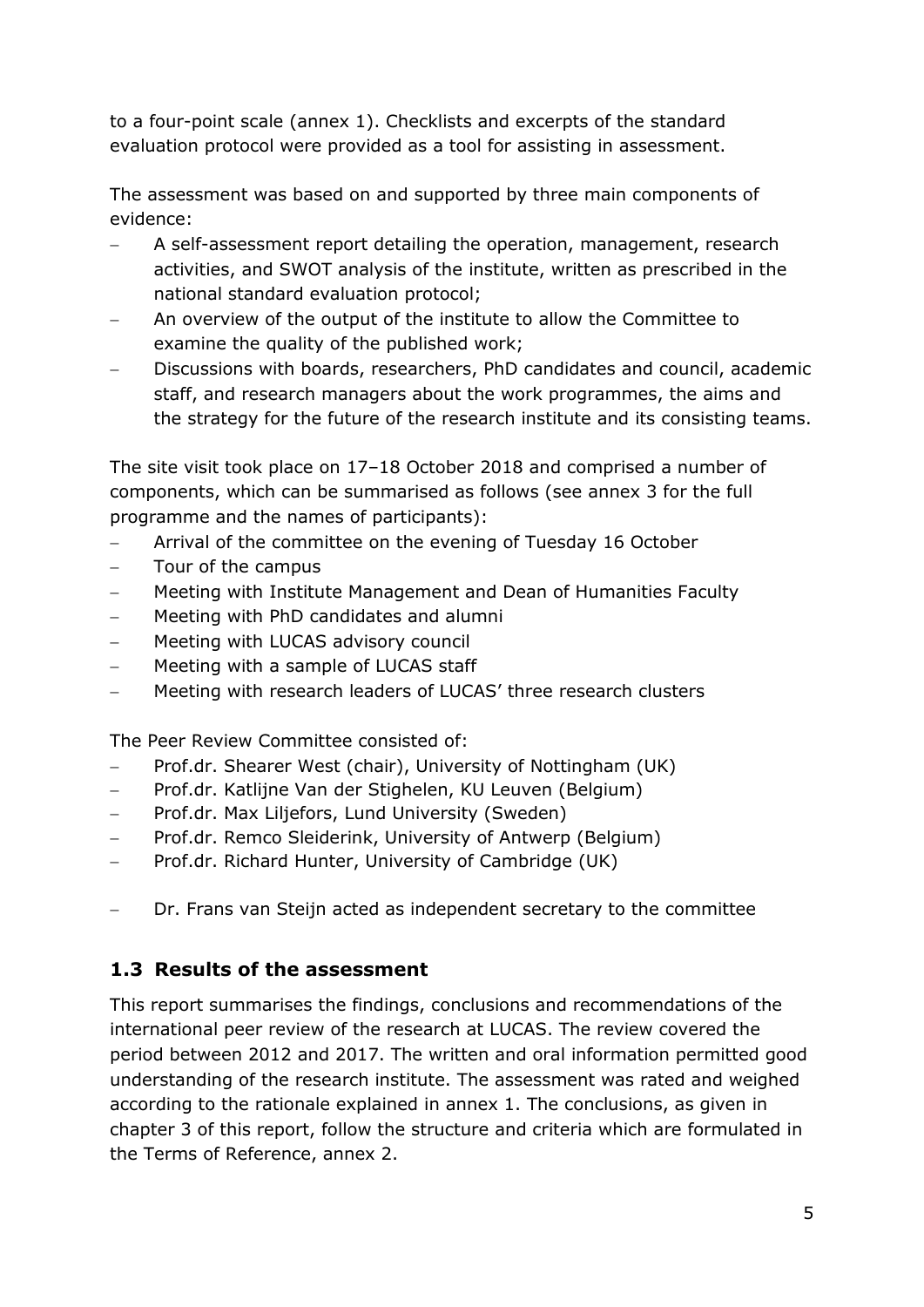## <span id="page-5-0"></span>**1.4 Quality of the information**

The information that was made available to the committee consisted of:

- − Self-assessment report with 19 appendices in accordance with the Standard Evaluation Protocol
- − The Standard Evaluation Protocol 2015 2021
- The Terms of Reference for the Assessment Committee
- − Programme of the site visit
- − Short c.v.'s of the committee members and secretary
- − Leiden Protocol for Research Assessment 2015 2021
- − Samples of societal impact and academic output
- A tour of the present facilities and the outline of the future housing of LUCAS

The committee finds the information ample, honest and adequate.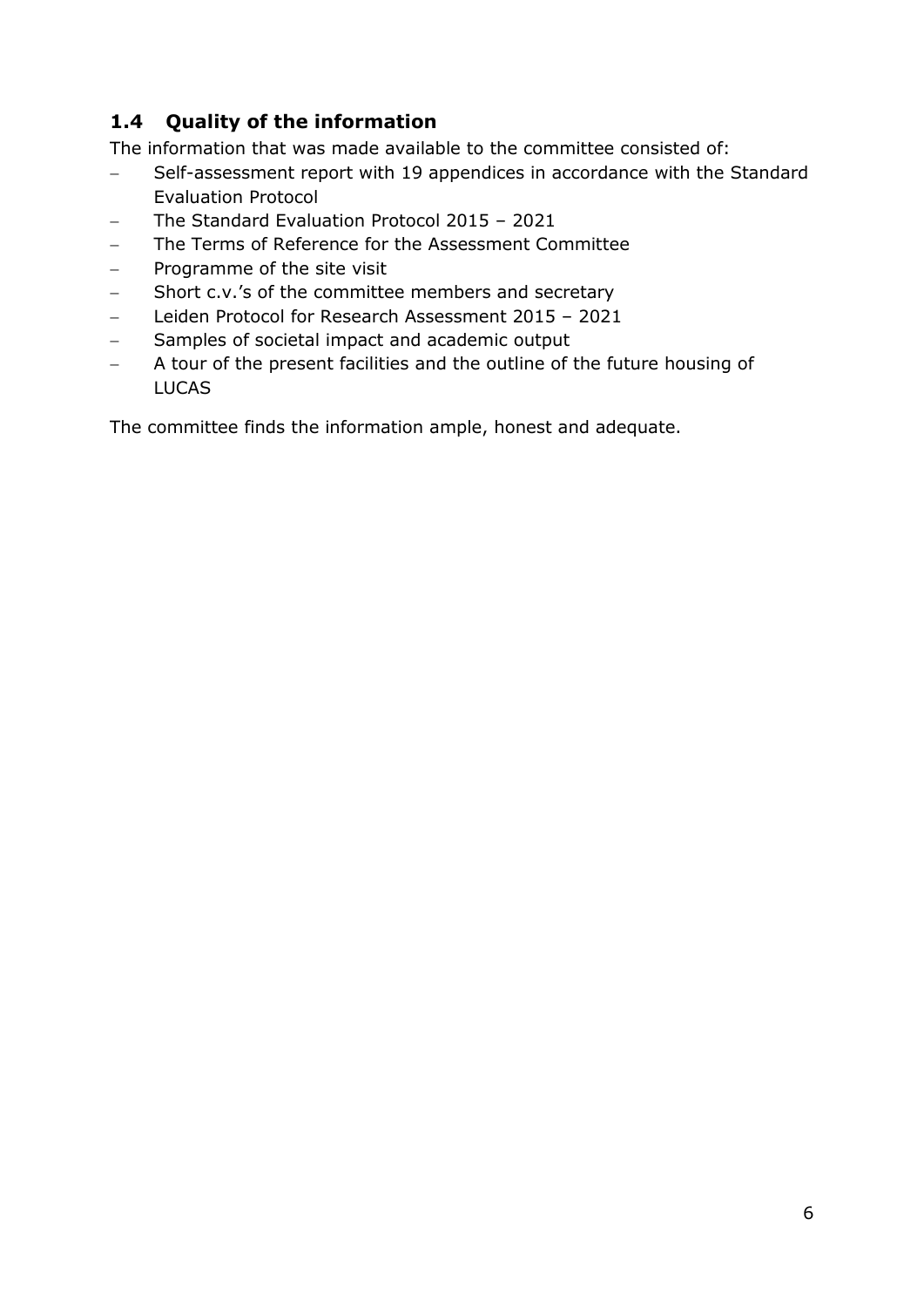# <span id="page-6-0"></span>**2 Structure, organisation and mission of LUCAS**

## <span id="page-6-1"></span>**2.1 Introduction**

The Leiden University Centre for the Arts in Society (LUCAS) is one of seven academic institutes in Leiden University's Faculty of Humanities. LUCAS emerged out of the restructuring of the Humanities Faculty in 2008 and is the home of a variety of disciplines, such as modern literatures, art history, classics, and book, film and media studies that are clustered around a key research theme: the relationships between the arts and society. Through research, expertise, and service, the institute strives to facilitate a deeper understanding of the cognitive, historical, cultural, creative, and social aspects of human life.

LUCAS' tenured academic staff counts—on average in 2017—66 professors (full, associate and assistant). Non-tenured are the 43 post-docs and employed and contract PhD candidates. Research time of the tenured academic staff amounted to 14.3 FTE in 2017. The Post-docs and PhD candidates are predominantly employed for carrying out research. LUCAS' budget is ca. € 6.5 million for teaching and research. Teaching programmes include 16 bachelor studies, 14 masters (of which 4 two-year research masters) and 9 minor programmes.

## <span id="page-6-2"></span>**2.2 Mission of the institute**

LUCAS' website extensively states its mission as follows:

"LUCAS is a prominent player in the interdisciplinary research fields of the arts and cultural studies. Our Institute's research clusters explore and analyse the complex relationships between art, broadly considered, and society. With an emphasis on collaboration and valorisation, our researchers engage with local and international institutions and partners, and maintain high profiles in both academic and public communities.

LUCAS is one of the few research institutes in the world where experts in the fields of literature, art, architecture, and media collectively study cultural production spanning millennia, from classical antiquity to today. What binds our diverse research clusters is our shared endeavour to understand the relations between cultural products and practices (texts, visual art, artefacts, ideas), and their societal and historical contexts. Importantly, while our research agenda has a single programmatic umbrella (the interaction between the arts and society), it encourages a rich and diverse exploration of this core theme within and across three clusters with their own research agendas, methods, theories, and objects. We value research integrity, diversity, and inclusiveness among LUCAS members of all positions. We believe that this builds a strong foundation for a scholarly community and teaching environment that encourages broad perspectives,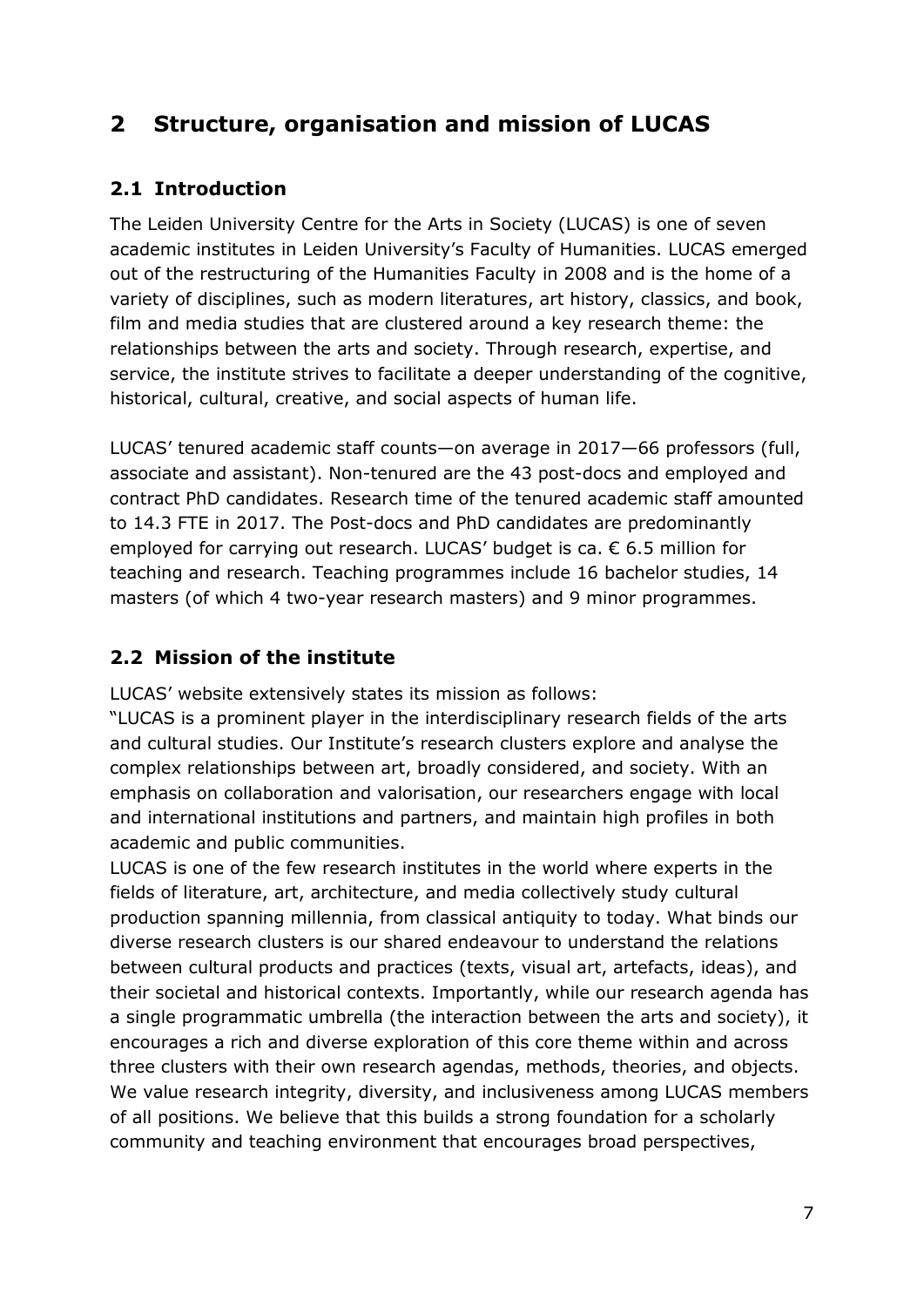stimulates creativity, and facilitates innovative research. We strive to support all members in offering equitable opportunities to develop their career profiles."

In other words, LUCAS seeks to understand the relationship between on the one hand cultural products and practices (texts, visual art, artefacts, ideas) and on the other hand their societal context. LUCAS defines itself as a diverse research institute that provides teaching capacity for a multitude of study programmes. LUCAS brings together expertise in the fields of classics, literary studies, literary history and theory; book, film and media studies; and art history.

## <span id="page-7-0"></span>**2.3 Management and organisation**

LUCAS is managed by a Management Team (MT) consisting of an Academic Director, a Director of Education/Institute Manager, a General Board Member who is dedicated to research related projects, supported by a project manager. The MT is advised by an (internal) Advisory Council of 5 members who are appointed by the Faculty Board, an Institute Council in which all institute employees (except the MT) participate, and a PhD Council of 5 PhD's. The research activities are financed with research grants from national (NWO) and European (Horizon 2020 and ERC) granting funds, from the Faculty budget for teaching undergraduate, graduate and PhD candidates, and to a small extent from contract research.

Noteworthy, given the extensive teaching obligations of LUCAS' staff, is a dedicated task distribution model that is used to safeguard the staff members' research time.

For the past two years, three era-focused clusters—Classics (800 BCE−600 CE), Medieval and Early Modern (600−1800), Modern and Contemporary (1800−Present)—operate under a cluster leader who acts as a binding element within the body of researchers as well as a conduit between them and the MT (whereof the cluster leaders are no part).

The PhD programme of LUCAS is embedded in the Faculty Graduate School of Humanities, but the researchers also participate in seven national research schools that provide additional training for the PhD candidates of LUCAS. LUCAS also runs its own, specific PhD programme, the LUCAS Graduate Programme. In 2017 LUCAS hosted 18 employed and 9 contract PhD candidates. Furthermore LUCAS' senior professors supported 112 external PhD candidates.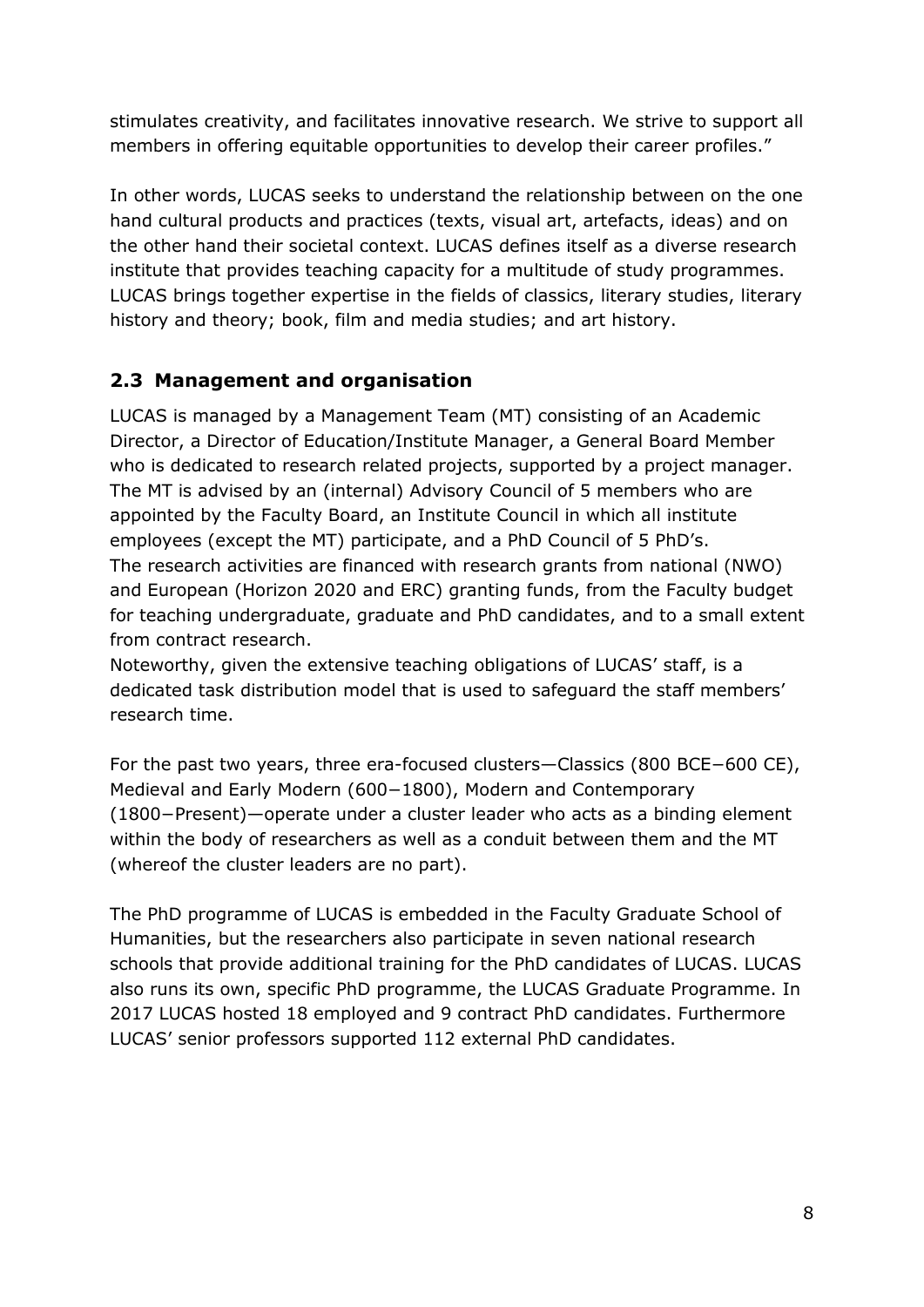# <span id="page-8-0"></span>**3 Assessment of the research of LUCAS**

### <span id="page-8-1"></span>**3.1 Research Leiden University Centre for the Arts in Society**

| Principal                         | Leiden University, Faculty of Humanities |
|-----------------------------------|------------------------------------------|
| Institute                         | Leiden University Centre for the Arts in |
|                                   | Society (LUCAS)                          |
| Director                          | Prof.dr. Anthonya Visser                 |
| Research input tenured staff 2017 | 14.3 fte (66.4 pers.)                    |
| Non-tenured research staff 2017   | 25.9 fte (34.9 pers.)                    |
| Assessment:                       |                                          |
| Research quality                  | 2 (very good)                            |
| Relevance to society              | 2 (very good)                            |
| Viability                         | 3 (good)                                 |

The Centre for the Arts in Society LUCAS has consistently advanced since its establishment in 2008 in the direction of a diverse, but coherent and well-lead research institute. The committee recognizes LUCAS' research is inevitably a disparate collection of subject areas, but the overarching search for the 'arts in society' with interdisciplinary approaches has led to a recognizable community that as such is acknowledged by its members. The committee has assessed LUCAS as a research institute, but due to the national and Leiden University funding model, the group of scholars, in particular the tenured staff, is more occupied with teaching than with doing research. LUCAS has developed a workload model that recognizes this necessity by accounting for 80% teaching time against 20% research time. Exceptions are made when staff are awarded external research grants from NWO, the EU and other sources which include provision for their personal research time. LUCAS is reasonably successful in attracting external grants.

LUCAS' management has successfully overcome the significant financial difficulties the institute suffered before. A range of measures, among which the workload model and policies to foster transparency, equity and career development, have convinced the committee of the quality of LUCAS' leadership. Staff and PhD candidates work together to build a sense of community, with mutual support, embracing serendipity and sharing good practice.

The recommendations of the previous external reviews, in 2012 and—mid-term in 2015, have been acted upon adequately. The governance structure has been strengthened. Only the recommendation to install an external, international, research advisory board still needs to be realized.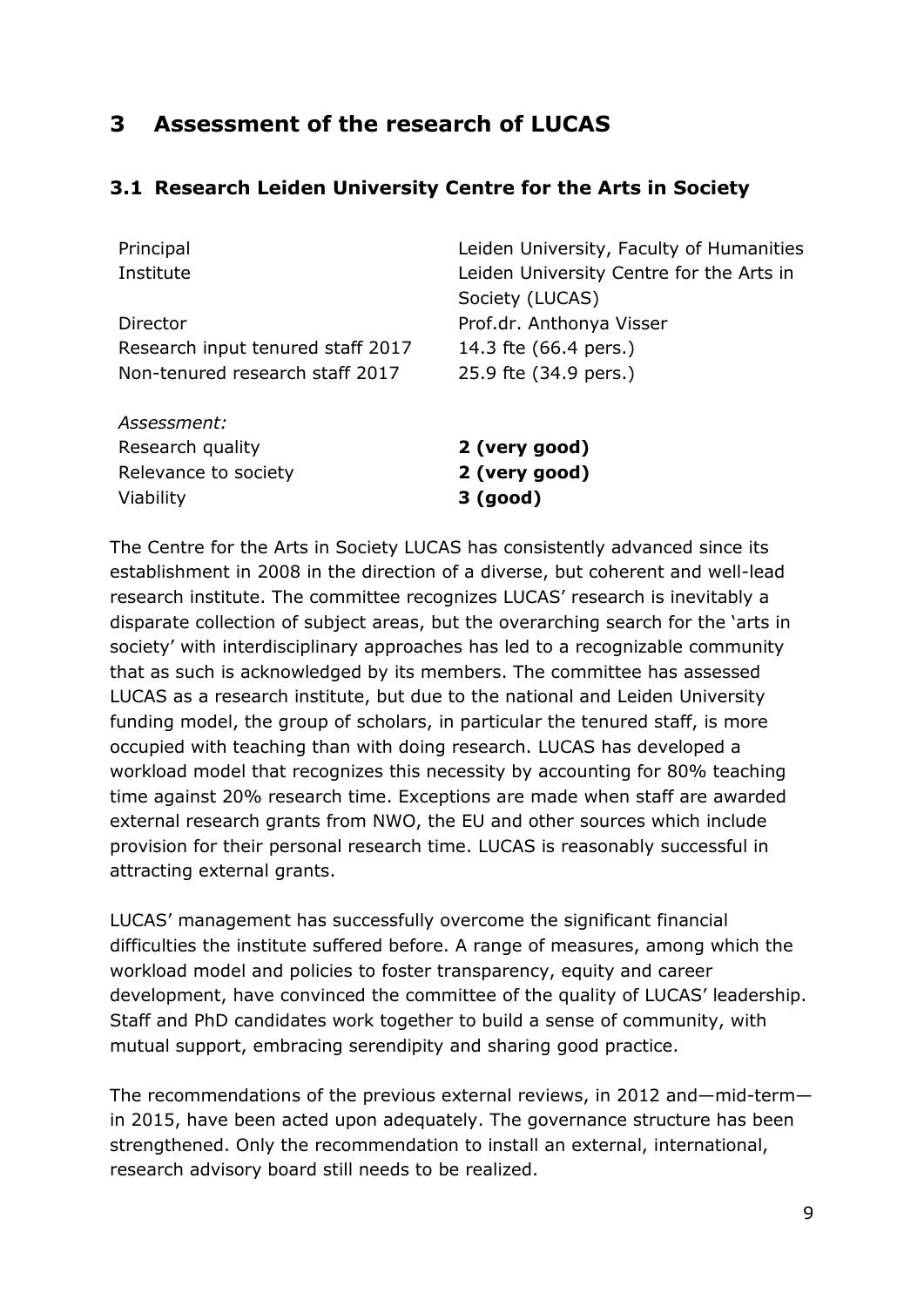### **Research quality**

The institute's research programme focuses on the relationships between the arts and society, also in historical perspective. The research spans from Antiquity to the present day and is divided into three historical clusters:

- − Classics (800 BCE−600 CE)
- − Medieval and Early Modern (600−1800)
- − Modern and Contemporary (1800−Present)

Common among all the clusters is the researchers' objective to understand the relationship between cultural products and practices (texts, visual arts, artefacts, ideas), and their social contexts and effects.

While the review panel were only able to read a fraction of the academic outputs of LUCAS, the quality and quantity appeared impressive overall, and the national and international academic impact is good and promising. The committee recognizes many high quality individual researchers, with the Classics cluster showing particular coherence. The two other clusters are more varied in reach and impact, but the prognosis of these clusters to develop further seems promising due to upcoming scholars. Researchers publish in high ranking journals and write significant scholarly books. The committee observed some recent decline in the research output—though not in refereed articles. As was noted in the previous external reviews, inadequate research time remains an issue not easily solved, given the funding model within which LUCAS operates.

The institute is successful in acquiring grants and the administrative and academic support for grant applicants appears fruitful. Obviously, researchers with one or more grants achieve a better teaching/research ratio and a higher academic output. However, the committee stresses that the overall quality of research should matter more than whether a grant has been realized. LUCAS should create more possibilities to increase research time when promising high quality results may be expected. An internal fund for sabbaticals may be considered. It might also be desirable that researchers get additional internal research time for writing grant proposals, additional to the support already offered.

The committee feels that the institute's ambitions with regard to its research objectives, in terms of (international) quality, impact, collaboration or the outcomes of grants, could have been articulated in a stronger and more tangible manner. Given the quality of the institute and its members, LUCAS can afford to be more visionary in its thinking, including the opportunities that will be offered by the future relocating of the institute into the renovated Arsenal building.

The committee assesses the overall research quality of LUCAS to be very good.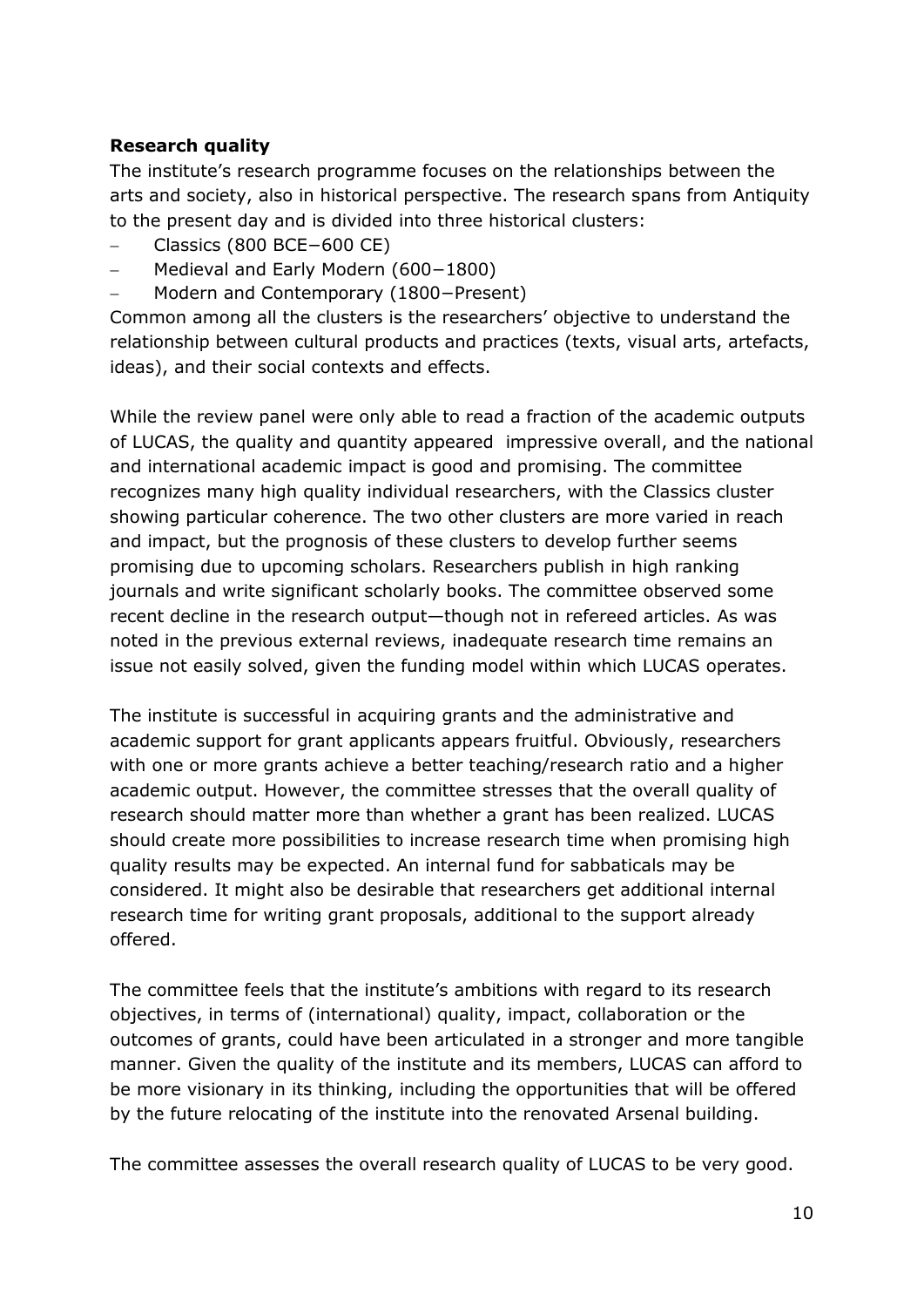#### **Relevance to society**

The objective to be relevant not only for the advancement of academic knowledge but also for society at large is already apparent in the institute's name of 'arts in society'. The staff appear to be committed to this mission. They frequently undertake public outreach, in a variety of ways and for audiences with very different backgrounds, e.g. a variety of schools in Leiden, museums and public media. Already there are some excellent examples accomplished. LUCAS has the ambition to go further from these engagement activities to 'true valorisation'. That means that at least some researchers from each cluster will have to make outreach activities dominant in their research activities. To that end, opportunities are sought to build links with local museums on focussing on collections and public engagement.

The committee endorses these objectives, but apart from the broad descriptions presented in the self-evaluation report, an explicit impact and communication strategy appears to be absent. In the absence of a common strategic framework, outreach activities remain to a large extent the realm of researchers' individual choices. Relevance should be appropriately included and rewarded in annual appraisals and in promotions. LUCAS also might consider how to reward impact in other ways, for example through prizes.

The panel recommends that LUCAS be supported by the Leiden University communications office to ensure greater visibility of their research in national and international media and social media. This should include taking more care of increasing immediate accessibility of their research on the internet and social media. Also the external (and international) advisory committee-to-be could be very useful in this respect, if it includes research users among its members.

The committee assesses the overall relevance to society of LUCAS to be very good.

#### **Viability**

The committee recognizes the structural position of LUCAS within the Dutch university funding system that funds research through the teaching of undergraduate and graduate students. This is particularly pressured in LUCAS as the diversity of the academic subjects means that staff contribute to a large number of teaching programmes which are managed by study programme leaders, many of whom are outside the institute itself. Further problems arise in the fact that PhD supervision is considered to be part of the 20% research workload. That implies that staff with large numbers of PhD candidates feel additional pressure on their research time.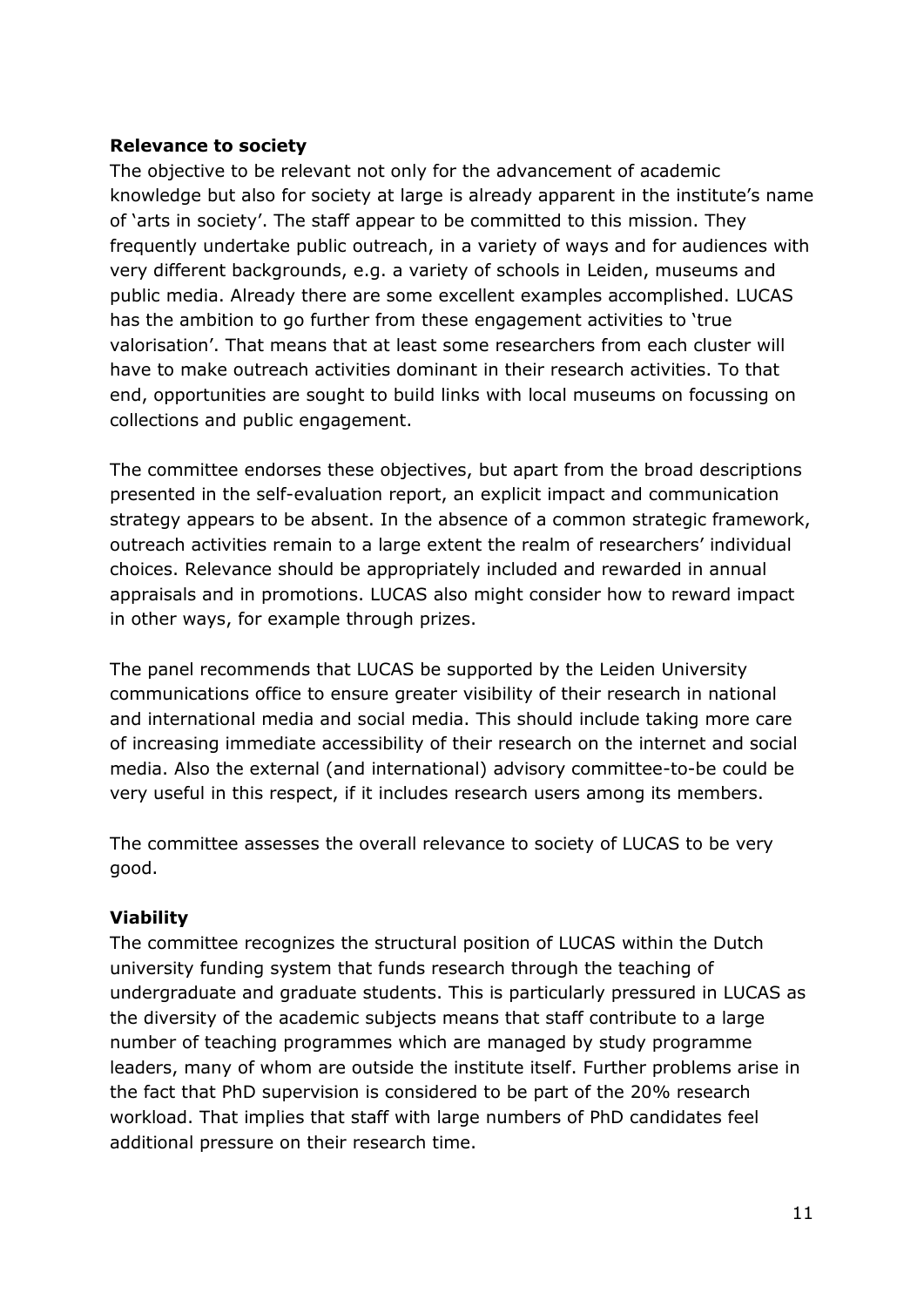Notwithstanding these funding conditions, LUCAS has made successful efforts to mitigate the problems caused by a system outside their control by introducing a workload model that rationalizes and objectifies the workload. The success of this approach is illustrated by the Faculty of Humanities considering the possibility of introducing this model more widely across the Faculty. LUCAS is advised to work with the Faculty to investigate the possibilities of reviewing and potentially rationalizing (some) teaching programmes in the Faculty. That could create more space/headroom for research across the Faculty as a whole. The committee felt there was both potential and actual friction between those who get external funding and those who do not. There were also signs of friction between full professors and some of the other tenured staff, upon whom the 80/20 teaching/research split seems to weigh very heavily. The committee advises the institute's management to explicitly address the open communication and personnel policy. LUCAS' plan to consider how it might foster early career colleagues shows they pay attention to the inter-generational issues exacerbated

by the structural funding model.

The committee assesses the overall viability of LUCAS to be good.

## <span id="page-11-0"></span>**3.2 PhD training and education programme**

LUCAS' PhD programme is embedded in the Faculty's Graduate School of Humanities and is therefore regulated by the faculty and university-wide requirements and procedures. LUCAS' diversity in disciplines and themes is reflected in the subjects of the PhD theses in the reviewed period. Diversity is also reflected by the number of seven national research schools the PhD candidates and their supervisors participate in. The committee felt that there was huge diversity of topics across the three clusters and wondered if PhD candidates might be brought together in new and different ways, e.g. through a thematic research seminar programme or other clustering of common themes.

LUCAS acknowledges that there is a problem with PhD completion rates. Of the previous cohort that started a PhD research trajectory in the years 2009 – 2013, only 3 out of 21 graduated within 5 years and more than 50% did not yet finish or discontinued their PhD project before 2018. These figures only concern the employed and contract PhD candidates; 'success rates' are not applicable to the large number of external candidates.

In the self-evaluation report and during the interviews various explanations were given for these problems with completion. Explanations focused on unrealistic expectations of the candidates themselves about what they could achieve in a four year period (i.e. additional publications, teaching etc.) and the large number of unfunded PhDs candidates, many of whom were part-time and therefore could struggle to complete on time.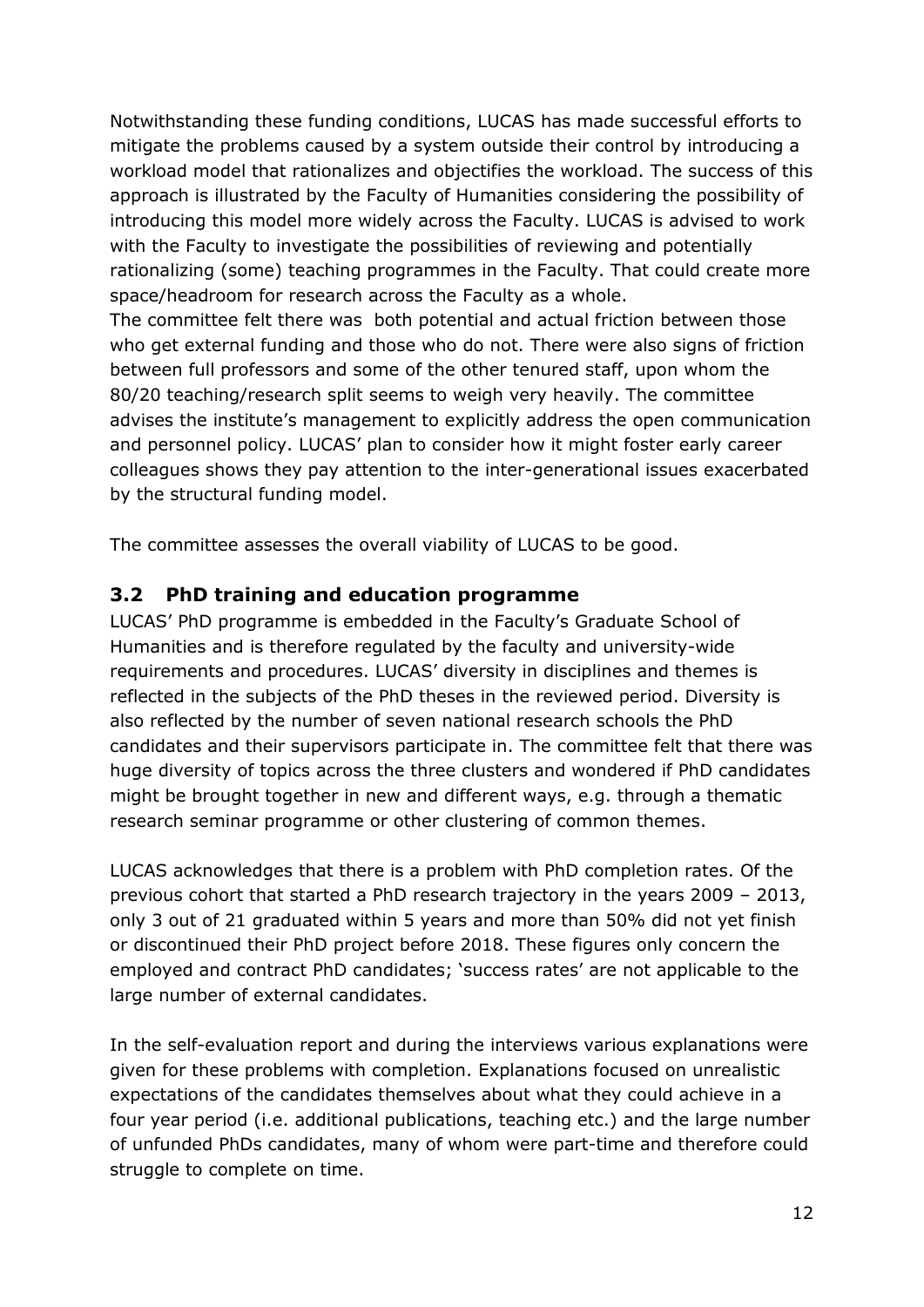The committee recognizes the recent strengthening of training and development for PhD candidates. It is clear that a number of measures have been put in place over the last few years, including a more structured training programme, annual assessments, clearer expectations of delivery, the PhD Council, and regular meetings among the candidates themselves. The committee felt that these initiatives are likely to pay off in time, leading to better completion rates. Although no explicit supervision problems were reported during the interviews, the committee recommends that LUCAS is more explicit with the minimum number of contact hours PhD candidates may expect. In considering evolutions of the current workload model, LUCAS should give further thought to how PhD supervision is incentivized or accounted for in the workload model.

The committee was somewhat surprised by the large number of external PhD candidates. Since there is no obligation to accept candidates, the committee recommends that LUCAS should consider a cost/benefit analysis of taking on unfunded PhDs and consider just how many of these is sensible, given other demands on the supervisory staff.

The committee recommends that LUCAS should devote more attention to tracking the careers of PhD alumni. PhD alumni who are successful in their academic or other careers can enhance the reputation of the programme and help demonstrate LUCAS' value as a strong research institute.

## <span id="page-12-0"></span>**3.3 Integrity**

The University and Faculty of Humanities have good policies around research integrity, but it is not clear how well these policies are known and understood among the staff and PhD candidates in LUCAS. The committee has the impression that counsellors and helpdesks may be more approachable and visible than presently is the case. All policies about research integrity, safeguarding, whistleblowing and such should be clearly signposted to all staff and PhD candidates.

## <span id="page-12-1"></span>**3.4 Diversity**

There is welcome attention to diversity in LUCAS, particularly around gender. It is not entirely clear how other protected characteristics (ethnicity, disability) are considered. While the committee did not see the detailed data, many LUCAS staff and PhD candidates we spoke to were educated in Leiden or had spent most of their career in Leiden. The research community therefore seems to some extent inward rather than outward facing. While the grant system makes this perhaps almost inevitable, the committee wondered about the extent to which LUCAS was actively attempting to recruit international staff and PhD candidates.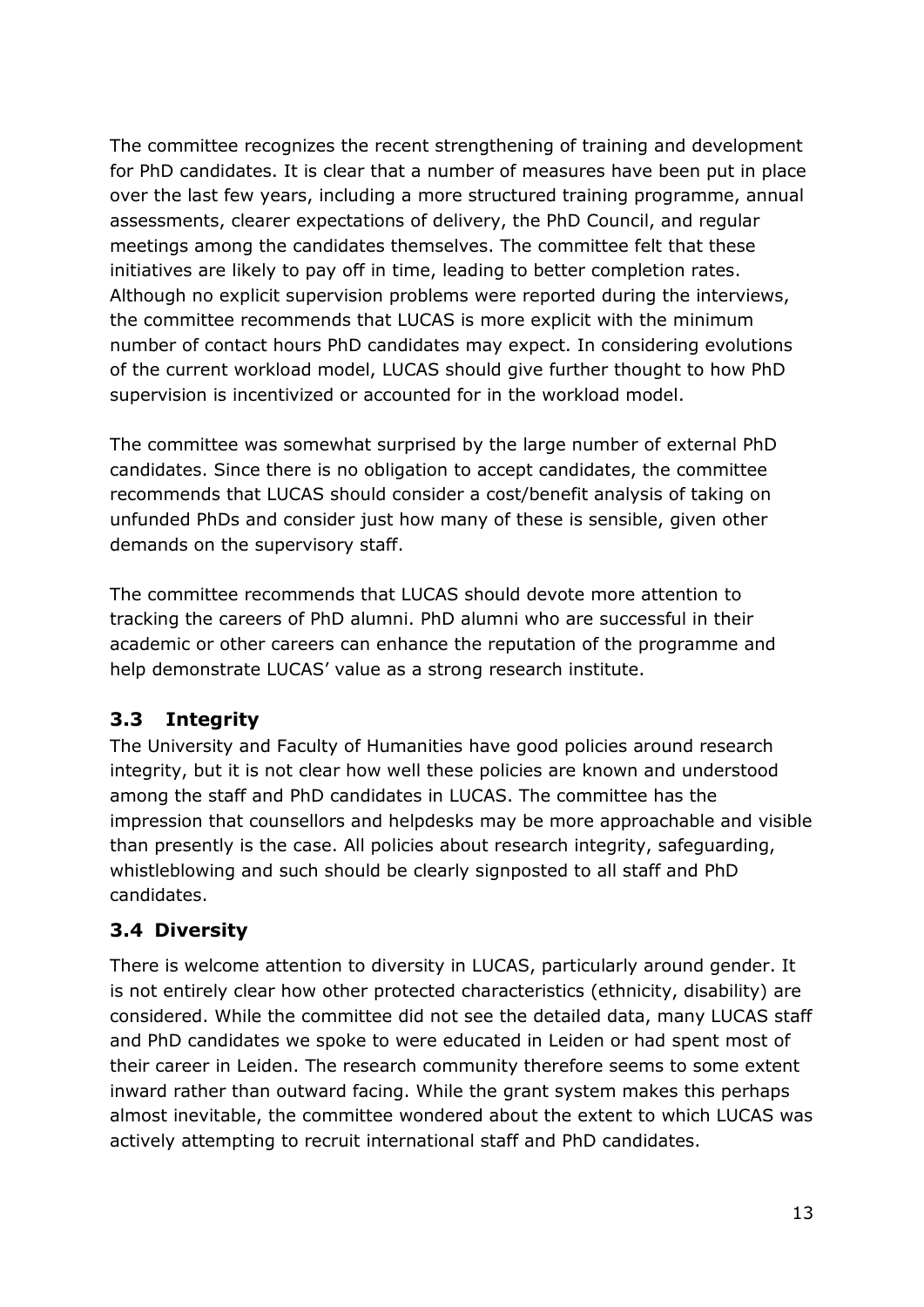### <span id="page-13-0"></span>**3.5 Recommendations**

In the assessment above, the committee has made the following recommendations:

- 1. Carry out the recommendation of the previous review committee to install an external, international, research advisory board.
- 2. Create more possibilities to increase research time in cases of expected promising high quality results, regardless of whether or not an individual holds a grant. An internal fund for sabbaticals may be considered. It might also be desirable that researchers get additional internal research time for writing grant proposals, additional to the support already offered.
- 3. The institute's ambitions with regard to its research objectives should be articulated more strongly and tangibly. That may include the opportunities that will be offered by the future relocating of the institute into the renovated Arsenal building.
- 4. LUCAS should develop an explicit strategy for impact and communication. Relevance and impact should be appropriately included and rewarded in annual appraisals and in promotions.
- 5. The committee advises the institute's management to address more explicitly and transparently its personnel policies.
- 6. LUCAS should seek support by the Leiden University communications office to ensure greater visibility of their research in national and international media and social media.
- 7. LUCAS is advised to investigate the possibilities to review and potentially rationalize teaching programmes in the Faculty.
- 8. LUCAS should be more explicit with the minimum number of contact hours PhD candidates may expect. LUCAS should give further thought to how PhD supervision is incentivized or accounted for in the workload model.
- 9. LUCAS should seek to bring PhD candidates together in new and different ways, e.g. through a thematic research seminar programme or other clustering of common themes.
- 10. The committee recommends that LUCAS should consider a cost/benefit analysis of taking on unfunded PhDs and consider just how many of these is sensible, given other demands on the supervisory staff.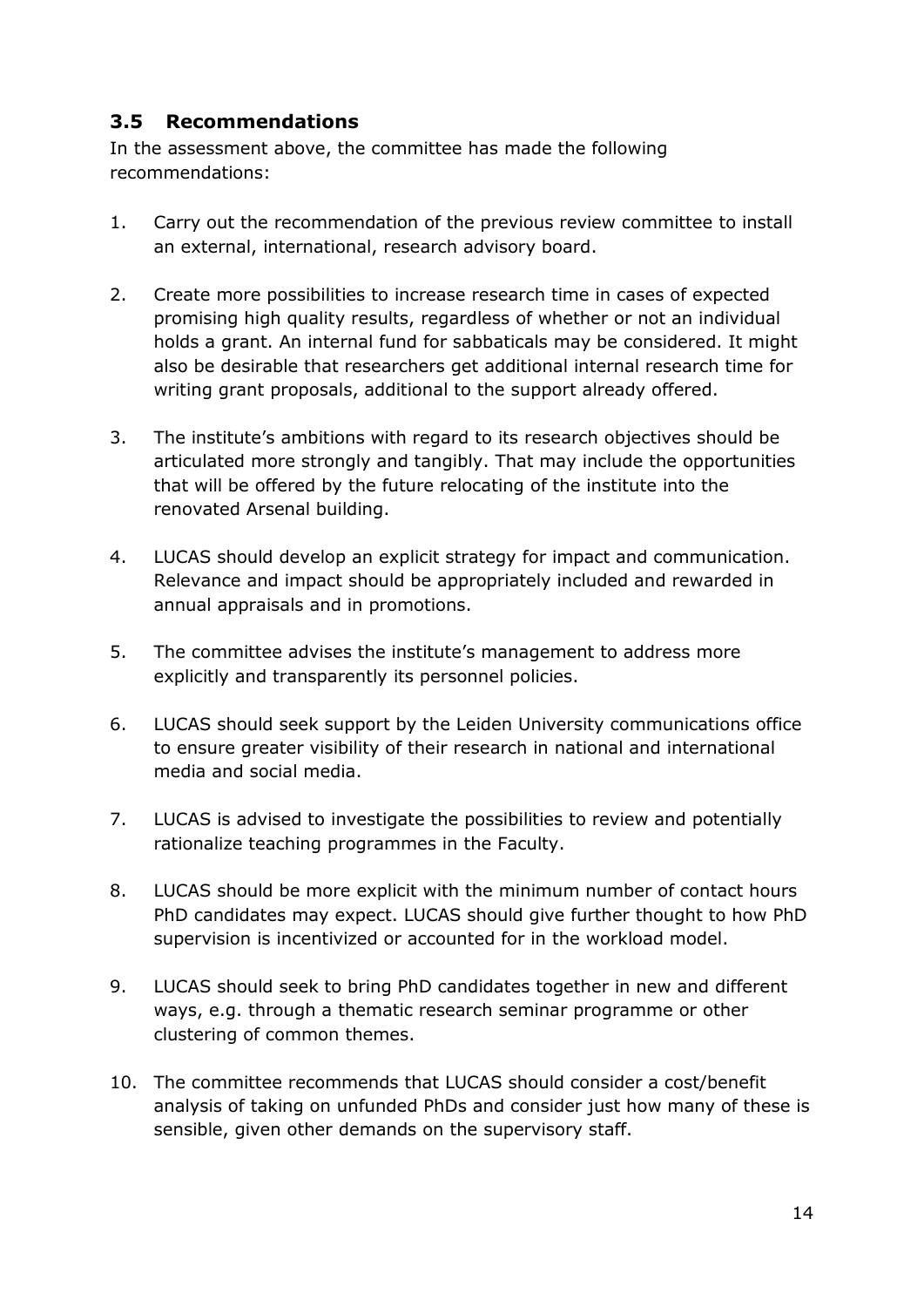- 11. The committee recommends that LUCAS should devote more attention to tracking the careers of PhD alumni.
- 12. Counsellors and helpdesks for research integrity questions should become more approachable and visible.
- 13. LUCAS should try to actively recruit more international staff and PhD candidates.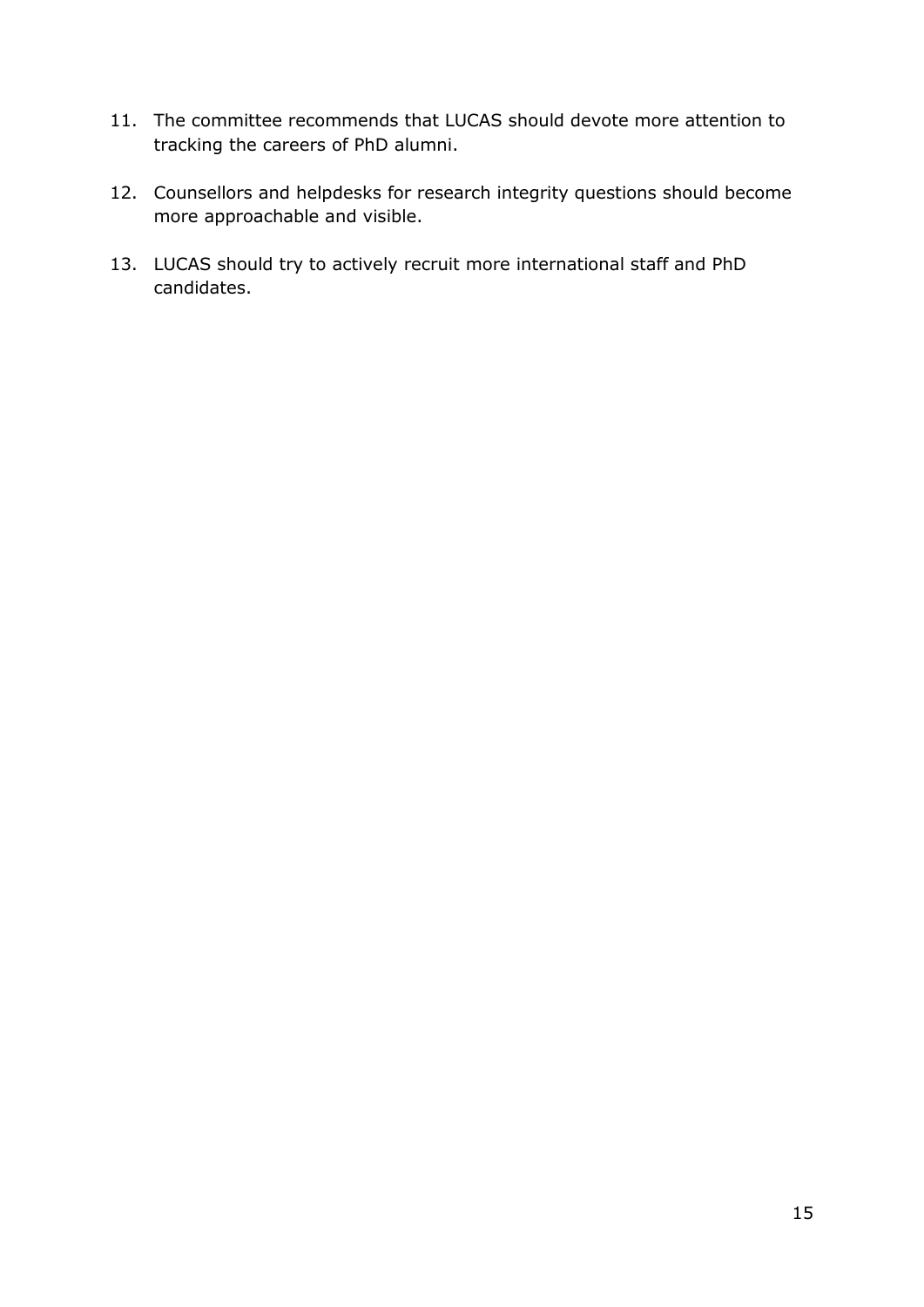# <span id="page-15-0"></span>**Annex 1 Criteria and scores of national protocol SEP**

### *Criterion 1: Research quality*

The committee assesses the quality of the institute's research and the contribution that research makes to the body of academic knowledge. The committee also assesses the scale of the institute's research results (academic publications, instruments and infrastructure developed by the group, and other contributions to science). The following elements are to be considered in assessing this criterion:

- − scientific quality
- − productivity to the scientific community (in relation to the volume of the tenured scientific staff)
- the academic reputation of the group
- the strategy to provide the output at the highest relevant level possible

### *Criterion 2: Relevance to society*

The committee assesses the quality, scale and relevance of contributions targeting specific economic, social, or cultural target groups, of advisory reports for policy, of contributions to public debates, and so on. The point is to assess contributions in areas that the institute has itself designated as target areas. The following elements—if applicable—are to be considered in assessing this criterion:

- − a narrative in which the group demonstrates its relevance for society
- − research products for societal target groups such as: professional publications and outreach to the general public, other research output to society
- use of research products by societal groups such as patents, licences, training courses
- projects in cooperation with societal partners (European Union, *Topsectoren*, international funds)
- − contract research (including consultancies), also co-publications and use of facilities
- − present jobs of alumni
- − demonstrable marks of recognition by societal groups such as demonstrated by advisory reports for the government
- media exposure as presentations on radio / TV, invited opinion articles etc.
- − membership societal advisory boards

#### *Criterion 3: Viability*

The committee assesses the strategy that the institute intends to pursue in the years ahead and the extent to which it is capable of meeting its targets in research and society during this period. It also considers the governance and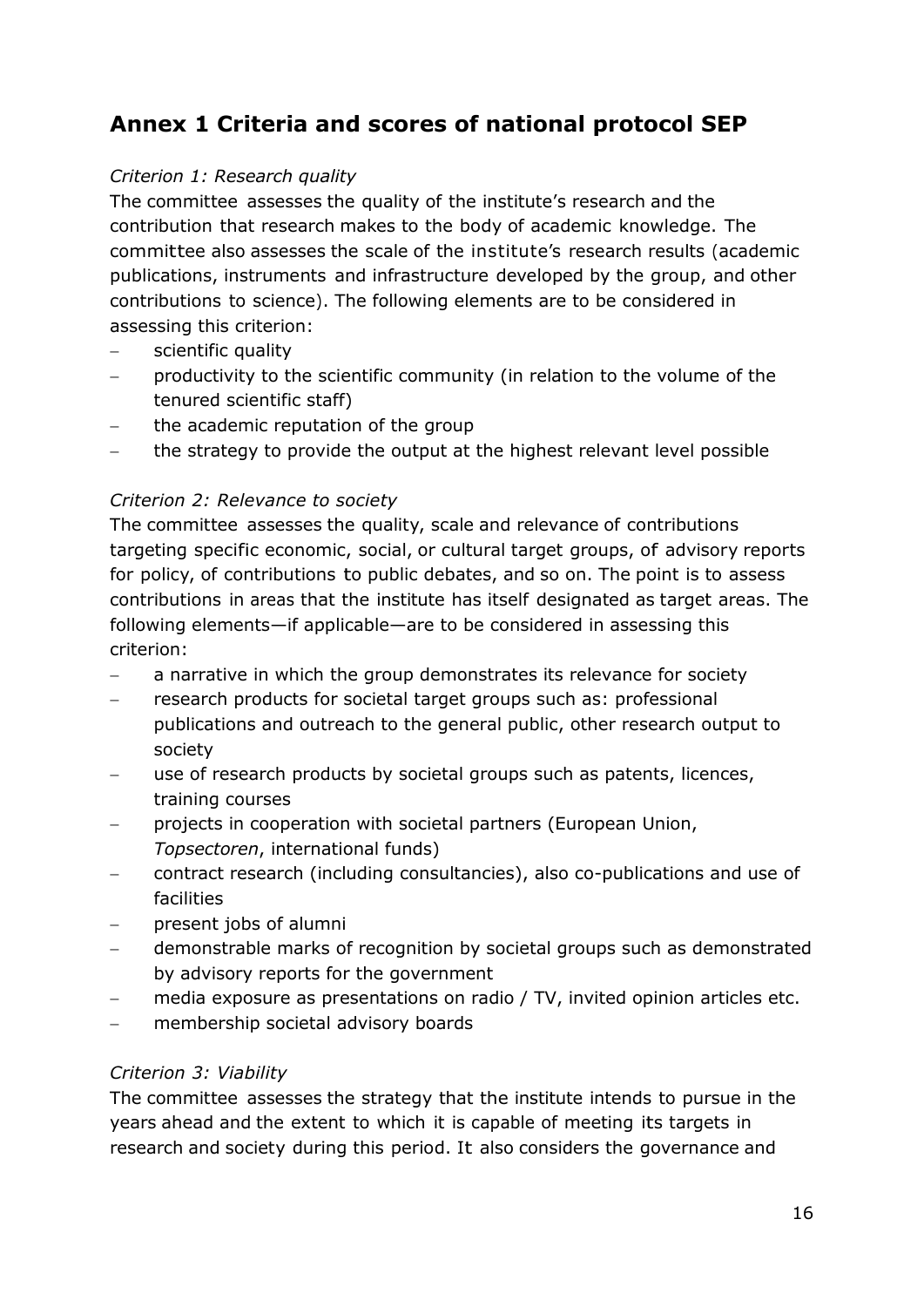leadership skills of the institute's management. The following elements are to be considered in assessing this criterion:

- − leadership
- − (academic) visibility and recognition
- − research vision and strength of the research lines
- − innovative strength
- − strategic choices and decisions
- − composition of the group (expertise, people)
- − acquisition capacity

### *The meaning of the scores for the three main assessment criteria:*

| <b>Score</b>   | <b>Meaning</b>               | <b>Research</b>                                                                                     | <b>Relevance to</b>                                           | <b>Viability</b>                                                                                             |  |  |
|----------------|------------------------------|-----------------------------------------------------------------------------------------------------|---------------------------------------------------------------|--------------------------------------------------------------------------------------------------------------|--|--|
|                |                              | quality                                                                                             | society                                                       |                                                                                                              |  |  |
| $\mathbf{1}$   | Excellent /<br>world leading | One of the few<br>most influential<br>research groups<br>in the world in<br>its particular<br>field | An outstanding<br>contribution to<br>society                  | Excellently<br>equipped for the<br>future                                                                    |  |  |
| $\overline{2}$ | Very good                    | Very good,<br>internationally<br>recognized<br>research                                             | A very good<br>contribution to<br>society                     | Very well<br>equipped for the<br>future                                                                      |  |  |
| 3              | Good                         | Good research                                                                                       | Makes a good<br>contribution to<br>society                    | <b>Makes</b><br>responsible<br>strategic<br>decisions and is<br>therefore well<br>equipped for the<br>future |  |  |
| $\overline{4}$ | Unsatisfactory               | Does not<br>achieve<br>satisfactory<br>results in its<br>field                                      | Does not make a<br>satisfactory<br>contribution to<br>society | Not adequately<br>equipped for the<br>future                                                                 |  |  |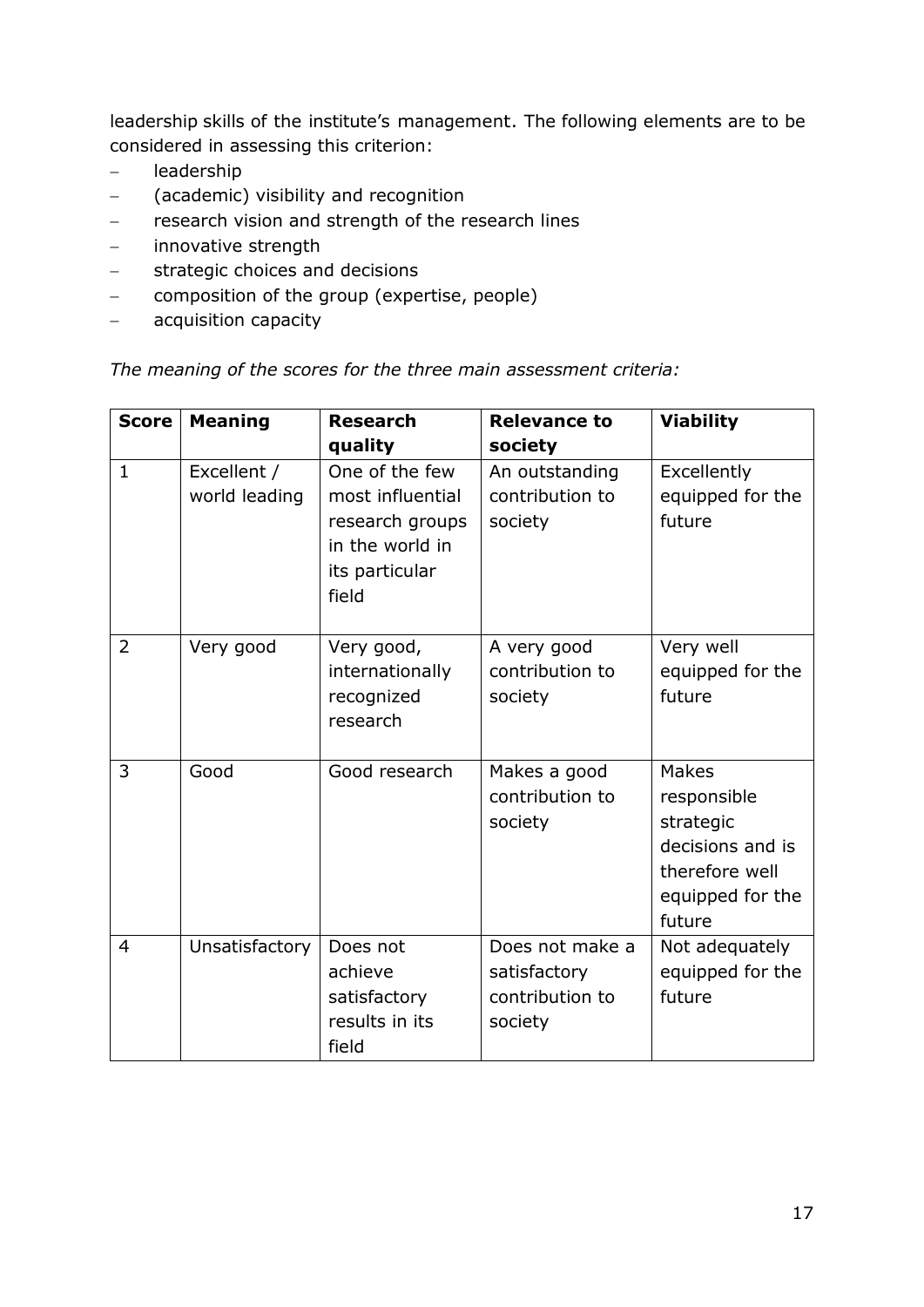# <span id="page-17-0"></span>**Annex 2 Terms of Reference**

Terms of reference Assessment Committee Leiden University Centre for the Arts in Society (LUCAS)

The board of Leiden University hereby issues the following Terms of Reference to the assessment committee of the Leiden University Centre for the Arts in Society chaired by prof.dr. Shearer West.

### **Assessment**

You are being asked to assess the quality and relevance to society of the research conducted by the Leiden University Centre for the Arts in Society (research unit) between 2012 and 2017 as well as its strategic targets, and the extent to which it is equipped to achieve them. You should do so by judging the unit's performance on the three Standard Evaluation Protocol (SEP) assessment criteria:

- Research quality
- Relevance to society
- Viability

Please take into account current international trends and developments in science and society in your analysis.

For a description of the criteria, see Section 2 of the SEP. Please provide a written assessment on each of the three criteria and assign the research unit to a particular category (1,2,3 or 4) in each case, in accordance with the SEP guidelines. Please also provide recommendations for improvement.

ln the SEP protocol, indicators of research quality explicitly include qualitative output such as instruments and infrastructure developed by the research unit.

We would like your report to provide a qualitative assessment of the research unit as a whole in relation to its strategic targets and to the governance and leadership skills of its management. Please also make recommendations concerning these two subjects.

ln accordance with the SEP, please also reflect on the following three aspects in your report:

- PhD programme
- Research integrity
- Diversity

It is expected that two additional questions are included into the protocol. We ask you to pay special attention to:

1 Promoting our research profile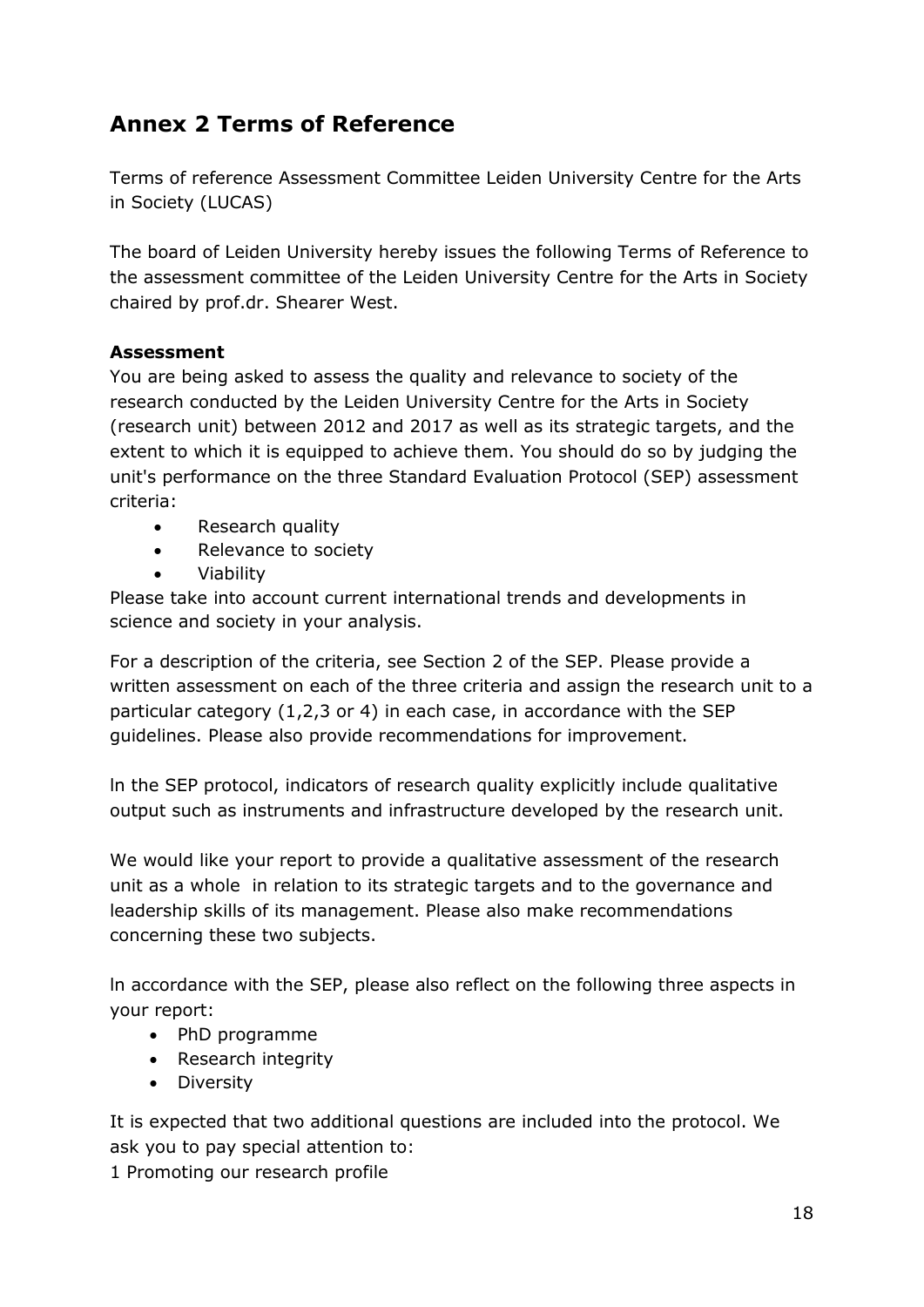LUCAS has created a clear focus in the research undertaken by its members: a key aim across our three historical clusters is the endeavour to understand the relationship between on the one hand cultural products and practices (texts, visual art, artefacts, ideas), and on the other their societal context. *What would be effective strategies to actively promote our profile both to the outside world (society at large) and members of the institute?*

#### 2 Nurturing talent

While LUCAS looks out for all its members, it also nurtures its talented researchers. The institute has created support systems, for example, through which these researchers are provided with increased chances to get substantial grants: workshops are organized devoted to writing grant applications, committees are established that read proposals and help improve them, and mock-interviews are organized for researchers who reach the final round of the application process. *What else can LUCAS do to make talented researchers flourish and grow academically?*

#### **Documentation**

The necessary documentation will be available on a secure website no later than [date]. The documents will include at least the following;

- Self-evaluation report of the above mentioned research unit plus
- Combined appendices prescribed by the SEP format;
- The Standard Evaluation Protocol 2015-2021;
- These Terms of Reference for the Assessment Committee;
- The programme for the site visit;
- Short CV's of the committee members and secretary;
- Leiden Protocol for Research Assessment 2015-2021.

#### **Site visit**

The site visit at the Leiden University Centre for the Arts in Society will take place on [date]. During this site visit the committee will have interviews with the management team and researchers of the institute. The coordinator of the assessment process will contact you about logistical matters no later than two months prior to the site visit.

#### **Statement of impartiality and confidentiality**

Before embarking on your assessment work, you will be asked to sign a statement of impartiality. In this statement, you declare that you have no direct relationship or connection with the Leiden University Centre for the Arts in Society.

#### **Assessment report**

We ask you to report your findings in an assessment report drawn up in accordance with the SEP guidelines and format. You must send the draft report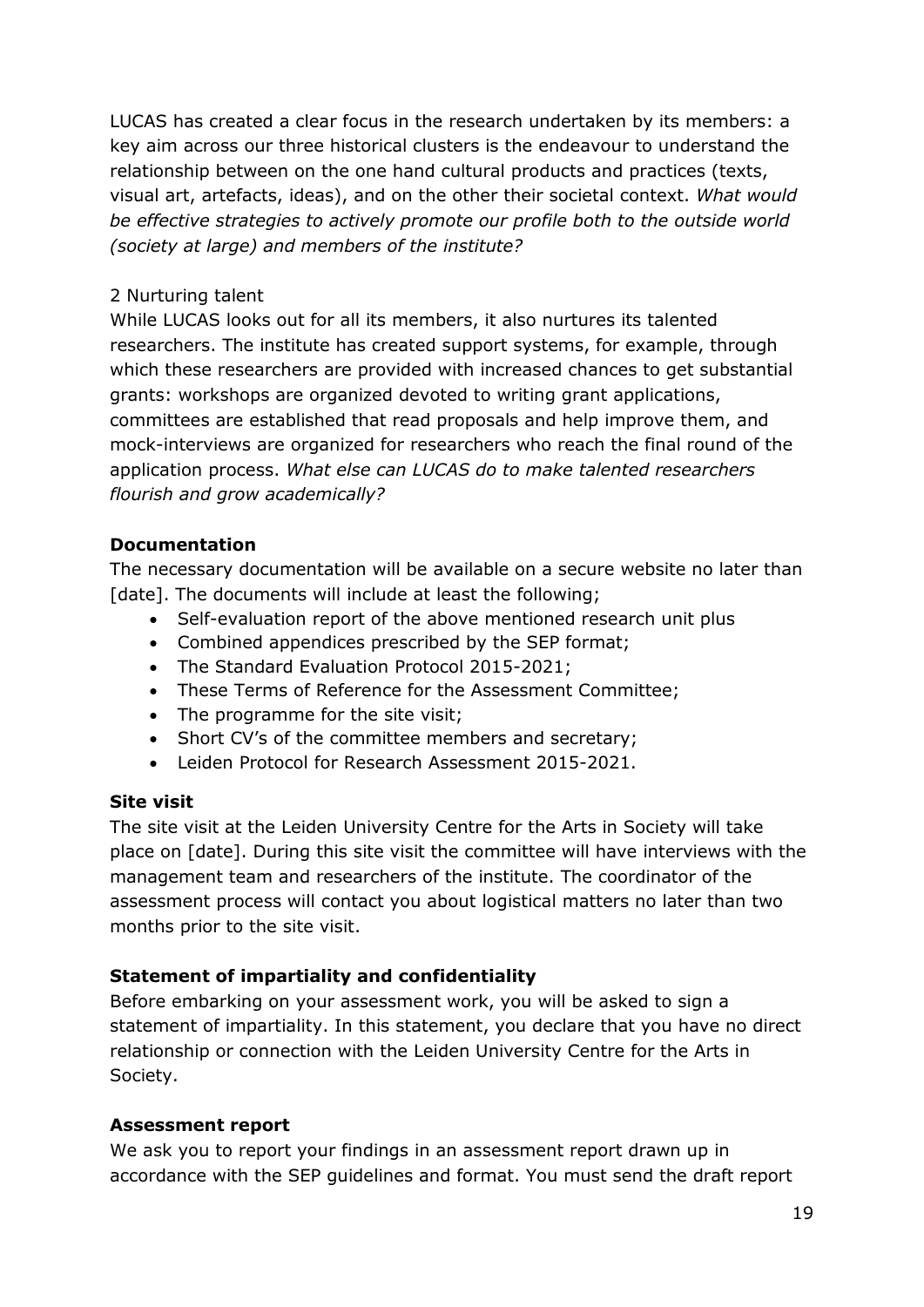to the Leiden University Centre for the Arts in Society no more than eight weeks after the site visit. The institute will check the report for factual inaccuracies; if such inaccuracies are detected, you will see that they are corrected. You will then send (the corrected version of) the assessment report to the board of Leiden University.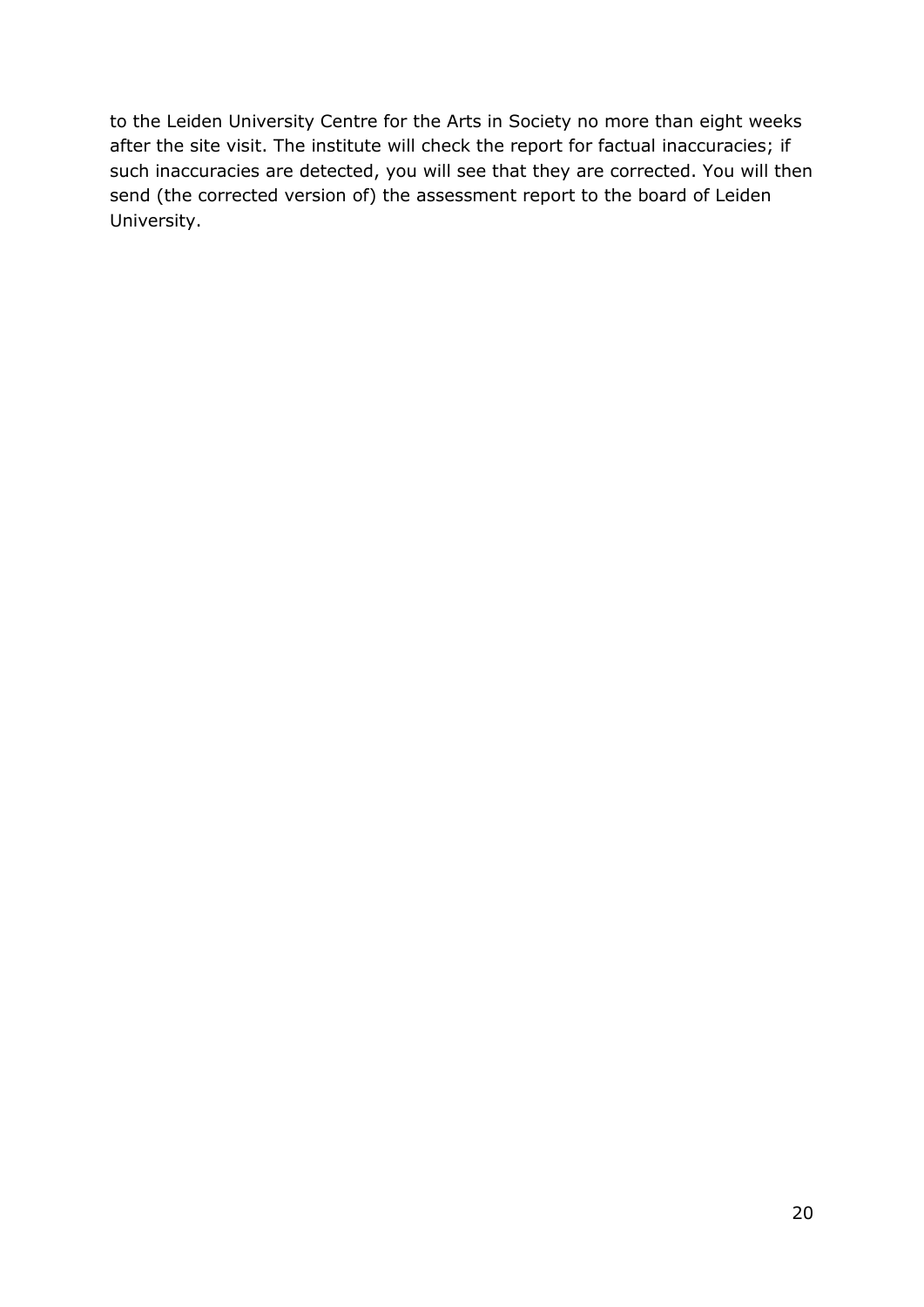# <span id="page-20-0"></span>**Annex 3 Programme Site visit LUCAS 17 – 18 October 2018**

(The committee arrived on October 16 and convened for dinner)

#### **Day 1 17 October, Academy Building, room of Humanities**

- 9.00 Start-off meeting committee
- 11.15 Tour of the Campus
	- o Anthonya Visser *Academic Director & Professor of Modern European, in particular German, Literature and Culture*
	- o Rick Honings *General Board Member & University Lecturer of Dutch Literature*
	- o Jan Pronk *Director of Education and Institute Manager*
	- o Ylva Klaassen *Project Manager*
- 12.15 Lunch (Faculty Club)
- 13.30 Meeting with Institute Management and Dean Humanities Faculty
	- o Mark Rutgers *Dean & Professor of Social Philosophy*
	- o Anthonya Visser *Academic Director & Professor of Modern European, in particular German, Literature and Culture*
	- o Rick Honings *General Board Member & University Lecturer of Dutch Literature*
	- o Jan Pronk *Director of Education and Institute Manager*
	- o Ylva Klaassen *Project Manager*

#### 14.45 Meeting with PhD candidates and alumni

- o Lieke Smits *PhD candidate in Medieval Studies*
- o Renske Janssen *PhD candidate in Classics*
- o Amaranth Feuth *PhD candidate in English Literature*
- o Looi van Kessel *PhD candidate in Literary Studies*
- o Max van Duijn *PhD alumnus in Language and Cognition, currently University Lecturer at Leiden Institute of Advanced Computer Science*
- o Rosalien van der Poel *PhD alumnus in Art History, currently Institute Manager at the Academy of Creative and Performing Arts*
- 15.45 Committee meeting

#### 16.15 Meeting with LUCAS Advisory Council

o Peter Liebregts *Chair of the Advisory Council & Professor of Modern Literatures in English*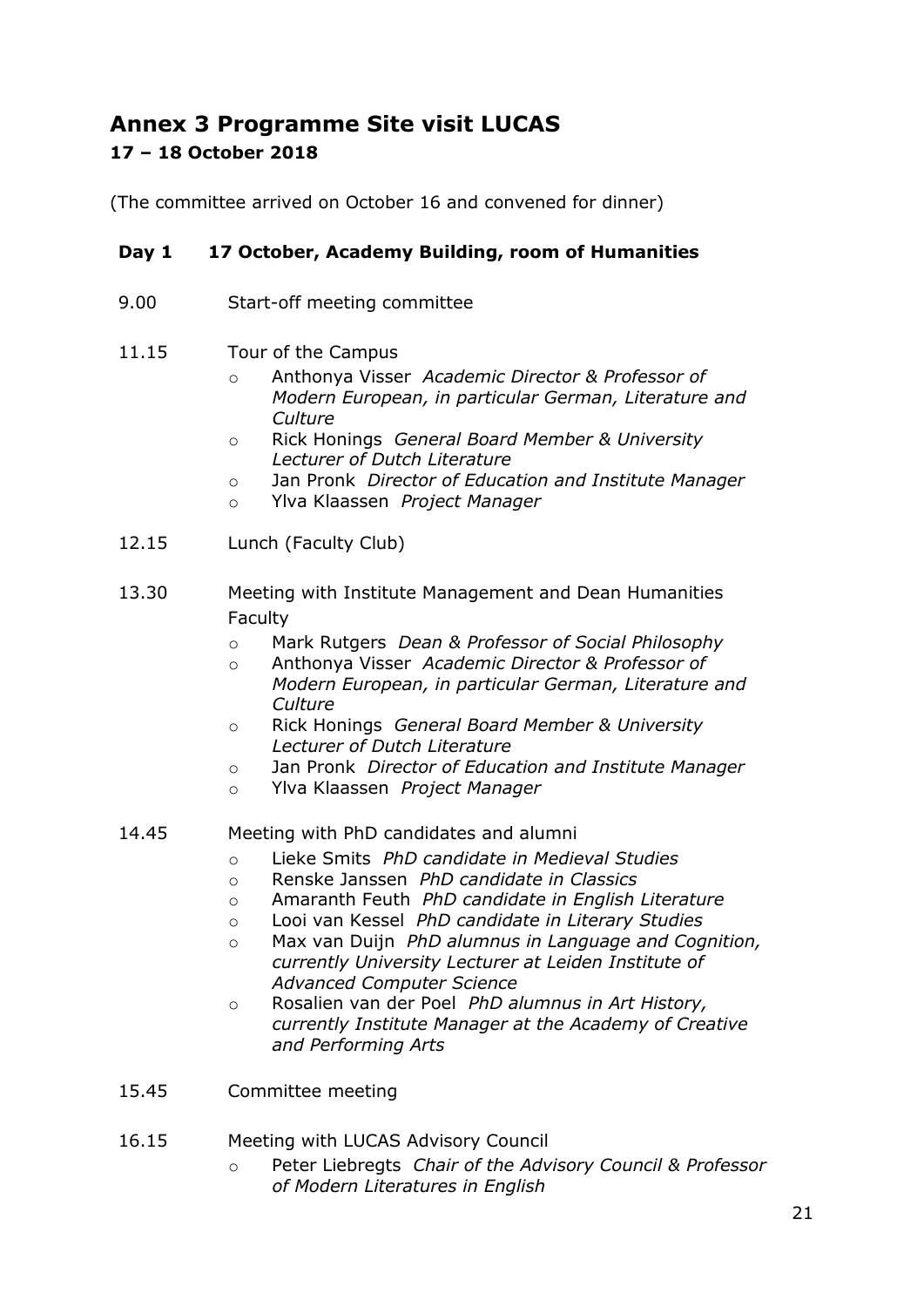- o Adriaan Rademaker *University Lecturer of Greek Language and Culture*
- o Sara Brandellero *University Lecturer of Latin American Studies*
- o Eliza Steinbock *University Lecturer of Cultural Analysis*
- o Céline Zaepffel *PhD Candidate in French Literature*
- 17.45 Committee meeting
- 18.00 Dinner Committee

#### **Day 2 18 October, Academy Building, room of Humanities**

- 9.00 Meeting with a sample of LUCAS staff
	- o Tim Vergeer *PhD Candidate in Early Modern Theatre History*
	- o Anna Dlabacova *Postdoc in Medieval Dutch Literature*
	- o Esther Op de Beek *University Lecturer of Dutch Literature*
	- o Susanna de Beer *Senior University Lecturer of (Renaissance) Latin*
	- o Stijn Bussels *Professor of Art history, especially before 1800*
- 10.30 Break
- 11.00 Meeting with Research Leaders Classics, Medieval/Early Modern, Modern/Contemporary
	- o Ineke Sluiter (Classics) *Professor of Greek Language and Literature & KNAW Academy Professor*
	- o Geert Warnar (Medieval/Early Modern) *Senior University Lecturer of Dutch Literature*
	- o Sybille Lammes (Modern/Contemporary) *Professor of New Media and Digital Culture*
- 12.00 Committee meeting
- 12.30 Lunch (Faculty Club)
- 13.30 Committee meeting
- 15.00 Meeting with Institute Management (for last questions/clarifications)
	- o Anthonya Visser *Academic Director & Professor of Modern European, in particular German, Literature and Culture*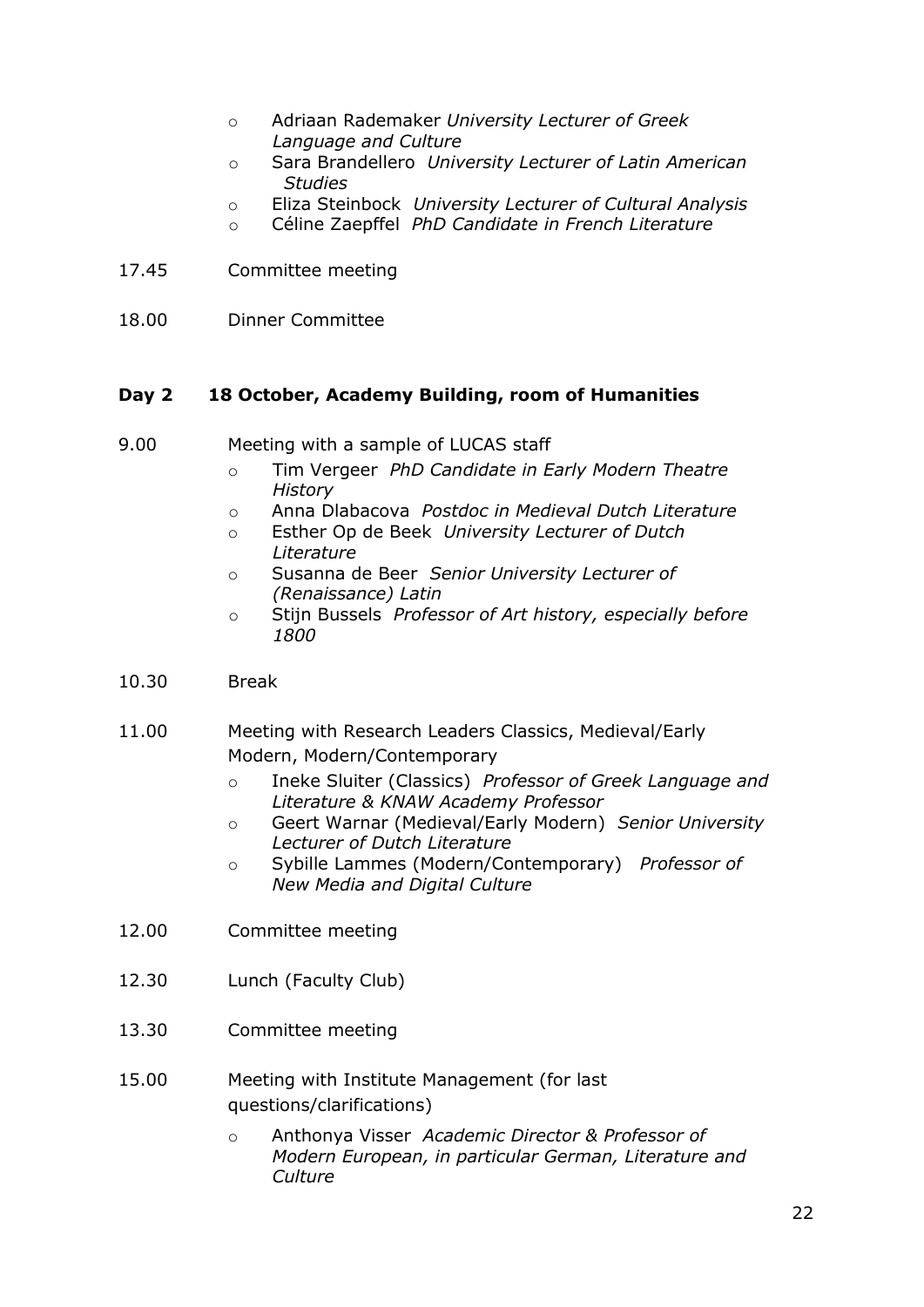- o Rick Honings *General Board Member & University Lecturer of Dutch Literature*
- o Jan Pronk *Director of Education and Institute Manager*
- o Ylva Klaassen *Project Manager*
- 15.30 Presentation of preliminary findings (LUCAS, P.N. van Eyckhof 3,  $1<sup>st</sup>$  floor)
- 16.00 Departure (informal drinks)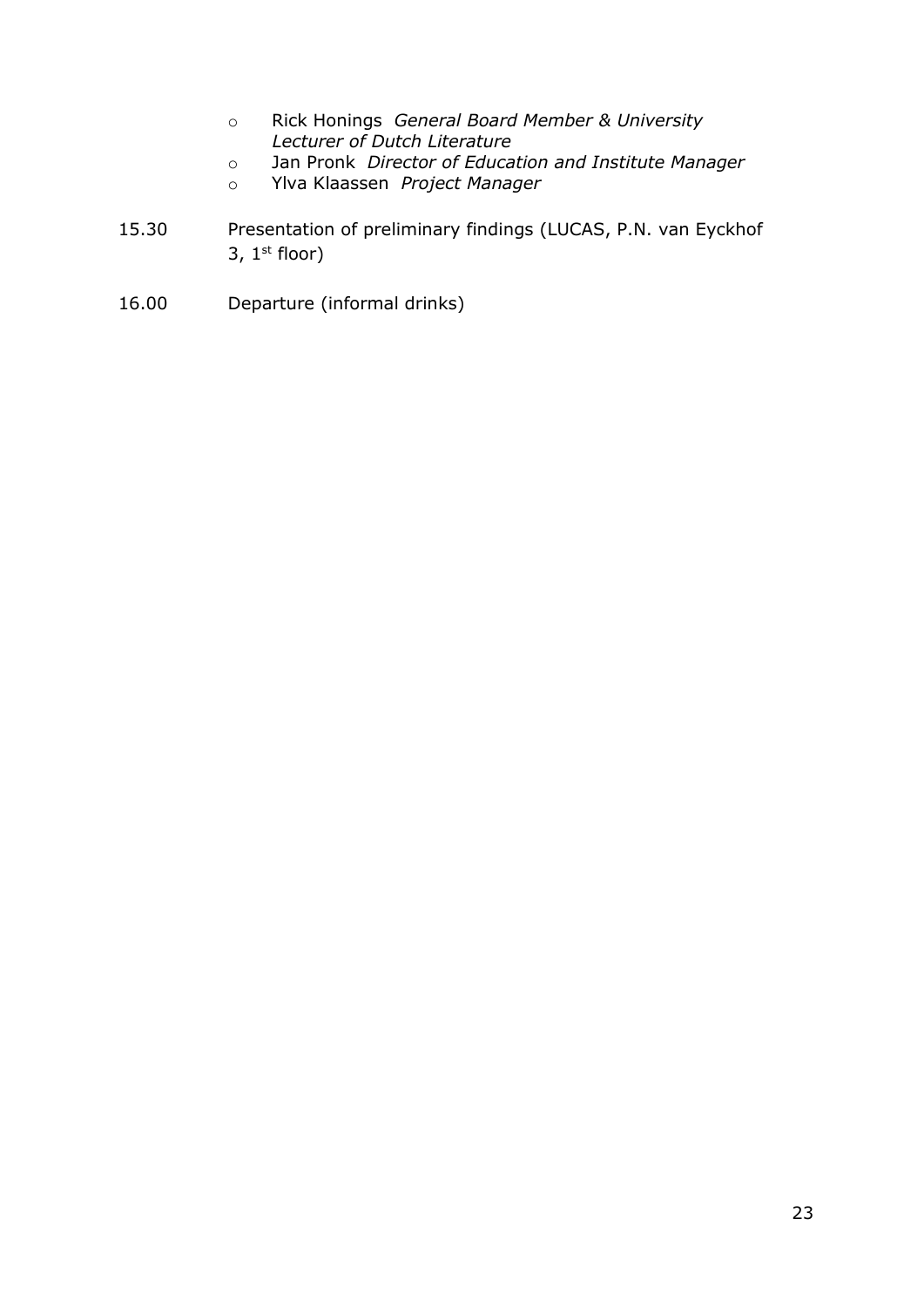# <span id="page-23-0"></span>**Annex 4 Research data**

|                               | 2012 | 2013 | 2014 | 2015 | 2016 | 2017 |
|-------------------------------|------|------|------|------|------|------|
|                               |      |      |      |      |      |      |
| Academic staff                | 11.1 | 11.3 | 12.1 | 13.1 | 13.2 | 14.3 |
| Post-docs                     | 14.3 | 13.0 | 9.3  | 7.2  | 8.5  | 10.1 |
| PhD candidates -<br>employed  | 14.2 | 11.6 | 13.2 | 14.6 | 14.5 | 15.8 |
| PhD candidates -<br>contract# | 2.3  | 5.0  | 5.2  | 6.3  | 7.3  | 8.2  |
| <b>Total research staff</b>   | 39.6 | 35.8 | 34.6 | 34.9 | 36.2 | 40.2 |
| Support staff                 | 5.9  | 4.6  | 2.4  | 2.6  | 2.2  | 2.1  |
| Visiting fellows <sup>#</sup> | 15   | 12   | 12   | 14   | 15   | 7    |
| <b>Total staff</b>            | 45.5 | 40.4 | 36.9 | 37.5 | 38.5 | 42.3 |

### a. Composition of LUCAS research staff (fte)

# Contract PhD candidates and visiting fellows: figures in numbers; formally they have no research fte

### b. Financing structure

|                             | 2012  | 2013  | 2014  | 2015  | 2016  | 2017  |
|-----------------------------|-------|-------|-------|-------|-------|-------|
| Funding:                    |       |       |       |       |       |       |
| Direct funding (FTE)        | 13.6  | 12.3  | 13.3  | 15.1  | 15.0  | 14.9  |
| Research grants             | 27.6  | 22.6  | 17.9  | 18.5  | 18.9  | 23.9  |
| Contract research           | 4.2   | 5.4   | 5.6   | 4.0   | 4.5   | 3.5   |
| Other                       | 0.0   | 0.0   | 0.0   | 0.0   | 0.0   | 0.0   |
| <b>Total funding</b>        | 45.4  | 40.3  | 36.8  | 37.5  | 38.5  | 42.3  |
| Expenditure( $x \in 1000$ ) |       |       |       |       |       |       |
| Personnel costs             | 2.755 | 2.599 | 2.380 | 2.445 | 2.530 | 2.781 |
| Other costs                 | 277   | 341   | 264   | 344   | 294   | 348   |
| <b>Total expenditure</b>    | 3.032 | 2.940 | 2.644 | 2.788 | 2.824 | 3.129 |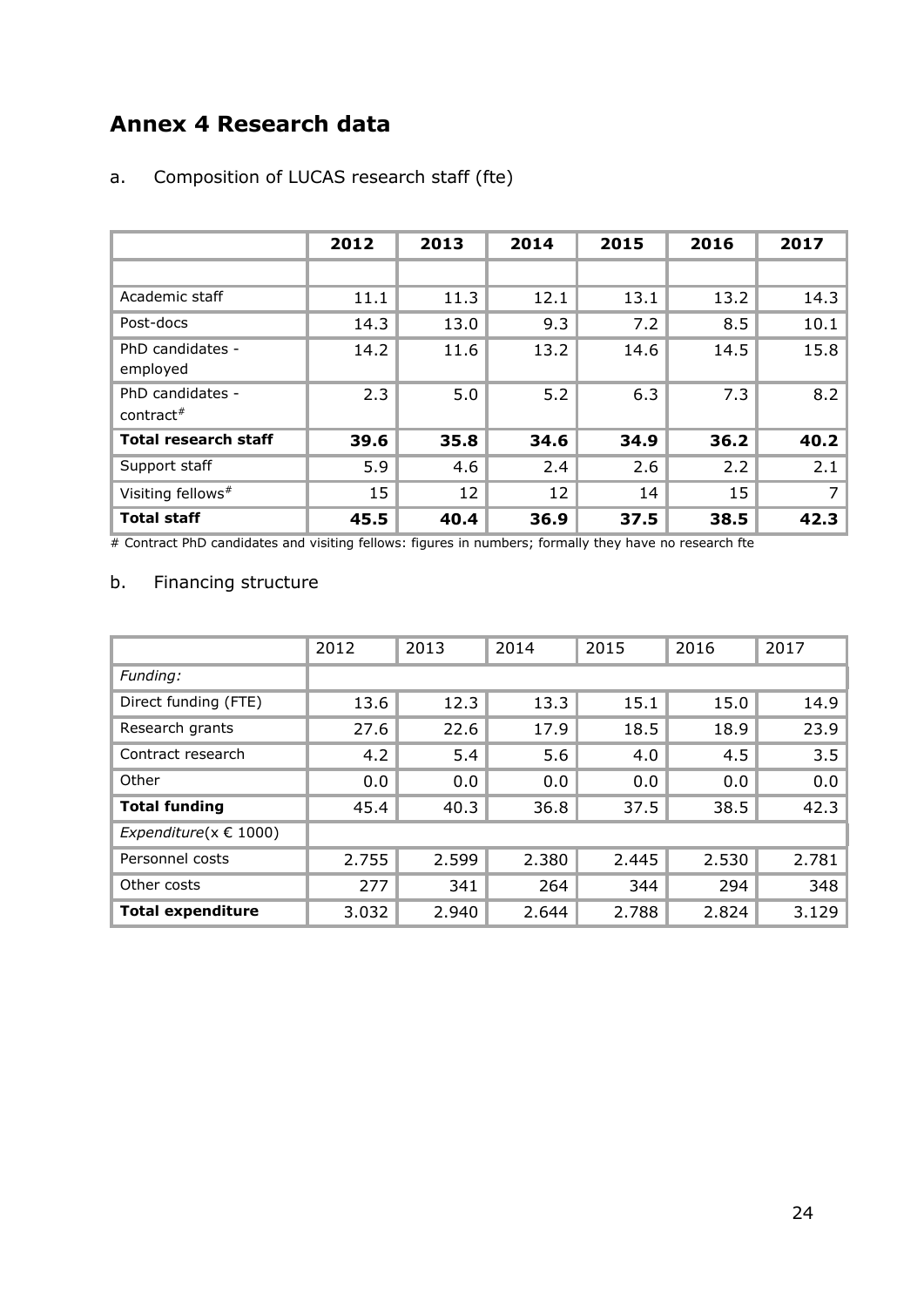## c. Numbers of publications

|                           | 2012 | 2013 | 2014 | 2015 | 2016 | 2017 |
|---------------------------|------|------|------|------|------|------|
| Refereed articles         | 85   | 71   | 84   | 67   | 59   | 57   |
| Non-refereed articles     | 28   | 13   | 21   | 32   | 17   | 19   |
| <b>Books</b>              | 15   | 12   | 19   | 18   | 14   | 11   |
| Book chapters             | 94   | 110  | 122  | 101  | 96   | 82   |
| PhD theses                | 17   | 18   | 14   | 16   | 16   | 8    |
| Conference papers         | 64   | 50   | 67   | 77   | 55   | 58   |
| Professional publ.        | 71   | 59   | 50   | 30   | 79   | 32   |
| Publ. for general public  | 34   | 43   | 64   | 81   | 52   | 25   |
| Other Research output     | 184  | 213  | 224  | 239  | 237  | 203  |
| <b>Total publications</b> | 592  | 589  | 665  | 661  | 625  | 495  |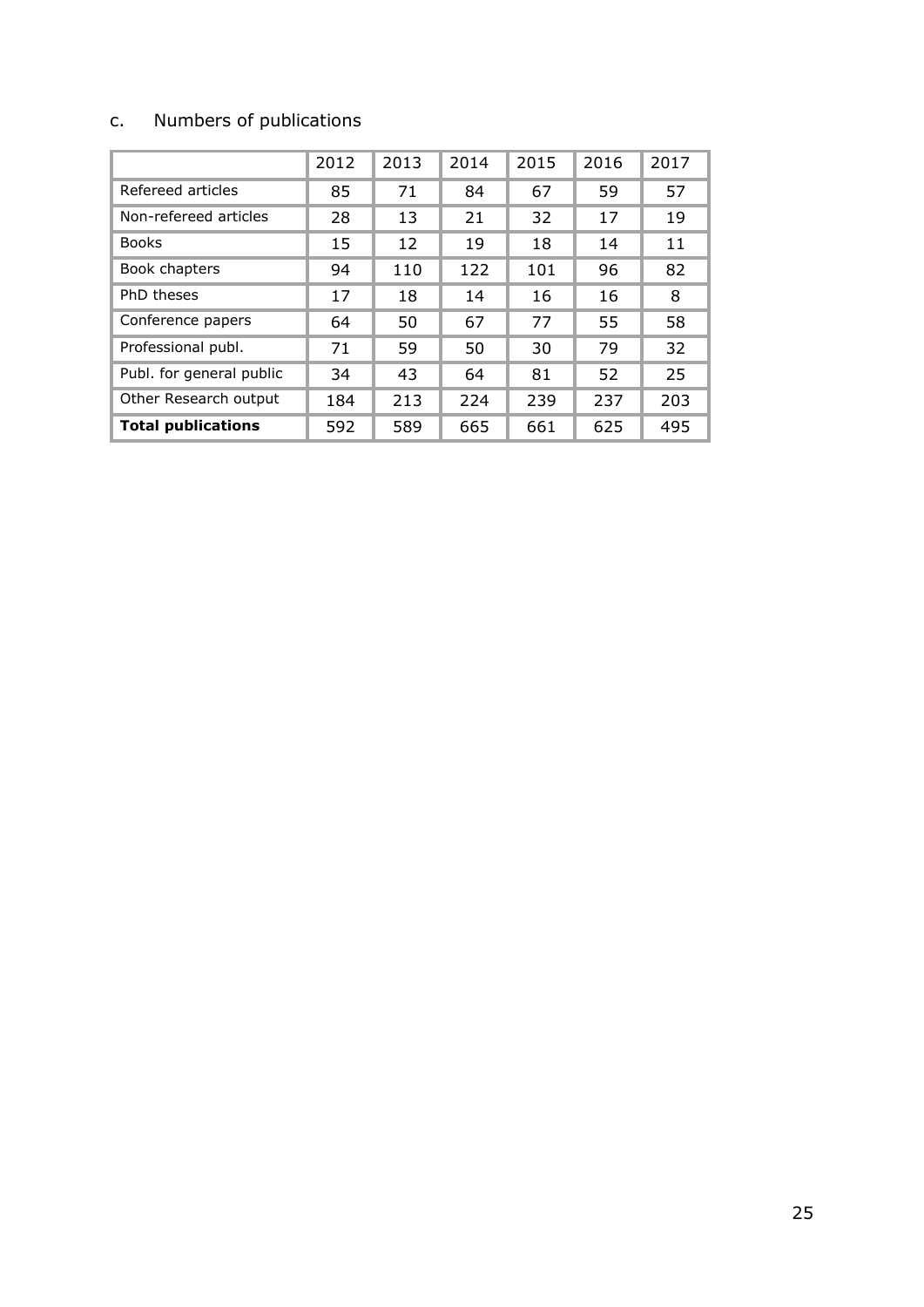# <span id="page-25-0"></span>**Annex 5 Curricula vitae of the Committee members**

**Prof. Shearer West** (chair) is the seventh Vice-Chancellor and President of the University of Nottingham.

Shearer West is a Professor of Art History and has held a number of significant leadership roles in universities and higher education. She obtained her B.A. degree in Art History and English at the College of William and Mary in Virginia, and her Ph.D. in Art History at St. Andrews. She worked as an editor for the Grove Dictionary of Art before taking up her first academic post in art history at the University of Leicester.

In 1996, Shearer moved to the University of Birmingham as Head of the History of Art Department, then Head of the School of Historical Studies, and Acting Head of the College of Arts and Law. She was awarded a personal chair in 2000. In 2008 Shearer was appointed Director of Research at the Arts and Humanities Research Council where she also chaired the Research Directors Group for Research Councils UK. She was appointed Head of the Humanities Division at Oxford in 2011, where she oversaw the launch of the Oxford Research Centre in the Humanities (TORCH) and the Ertegun Graduate Scholarship Programme in the Humanities. She was appointed Provost and Deputy Vice-Chancellor at the University of Sheffield in 2015.

Shearer has authored and edited many articles and nine books including Portraiture, The visual arts in Germany 1897-1940: Utopia and Despair, and Fin De Siecle: Art and society in an age of uncertainty. She is a Fellow of the Royal Society of Arts, the Higher Education Academy and the Royal Historical Society, and has held two visiting Fellowships at Yale University.

Shearer also has a number of international roles, most recently acting as main panel chair for the national research assessment exercise for Humanities in Norway and serving on the steering group to introduce impact into the Excellence in Research (ERA) exercise in Australia.

She has also represented the UK on the Science Europe Humanities Scientific Committee, and has been a jurist for the Spinoza Prize in the Netherlands and the Odysseus and Solvay prizes in Belgium, as well as an Advisory Board member for the Social Sciences Faculty of the University of Vienna.

**Prof. Richard Hunter** is Regius Professor of Greek at the University of Cambridge and Fellow of Trinity College. His fields of expertise include Greek Literature, Hellenistic and Roman poetry, and ancient literary criticism. Prof. Hunter chairs the Board of the Faculty of Classics at Cambridge University. He is a Fellow of the British Academy and of the Academy of Athens, and served as President of the Council of the Aristotle University in Thessaloniki, Greece. Prof. Hunter has edited several leading Classics journals and also served as Head of the School of Arts and Humanities in Cambridge.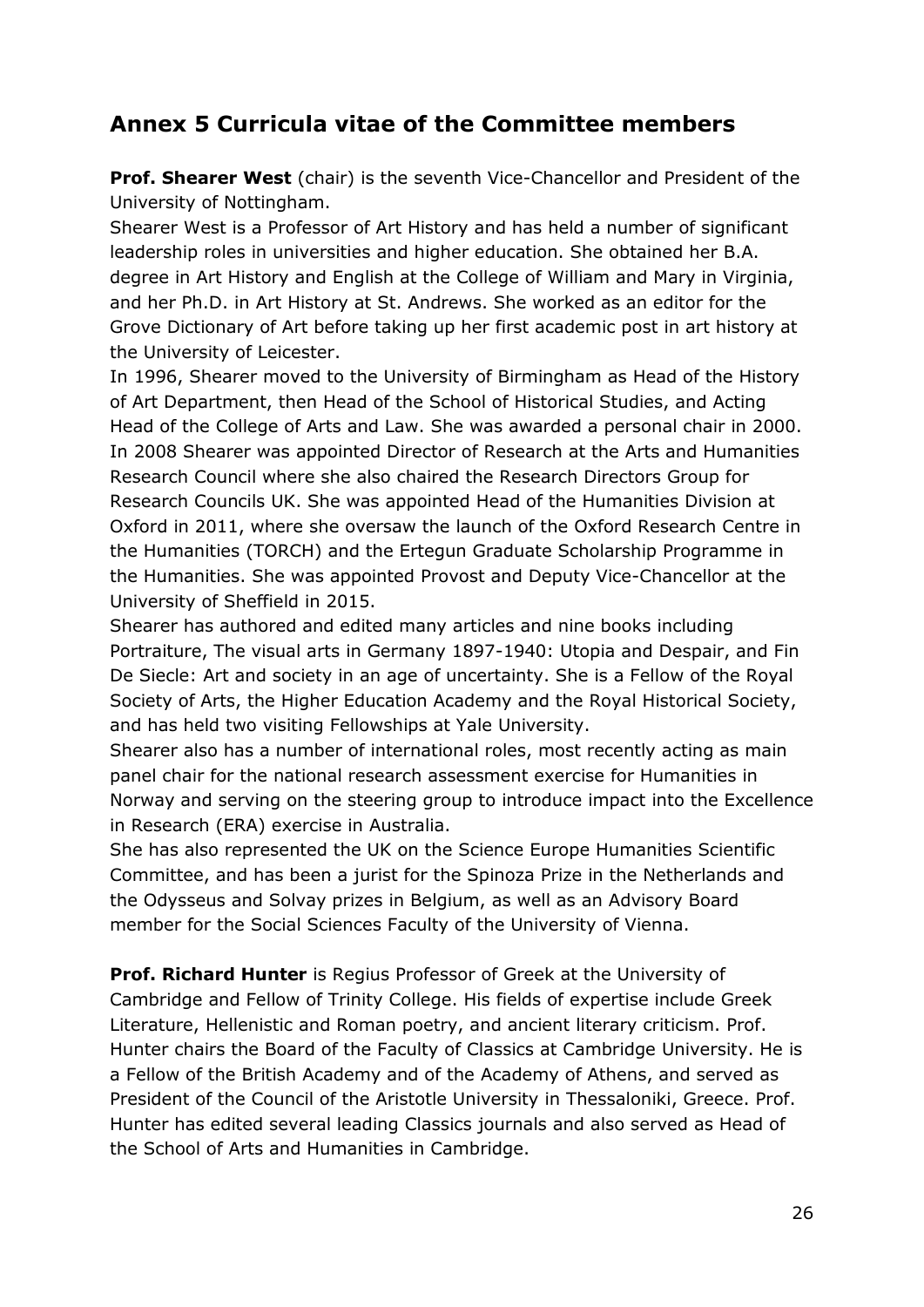**Prof. Max Liljefors** is Professor of Art History and Visual Studies, Lund University (Sweden).

His fields of expertise are: art and visual culture, visual historiography, bioart and medical visual cultures, performativity, aesthetics and spirituality. Prof. Liljefors has extensive experience of interdisciplinary research about art and visual culture in collaboration with partners from biomedicine, ethnology, human ecology and law. He has been the principal investigator of a humanistic work package within the BAGADILICO research program (2008–2018) about Huntington's and Parkinson's diseases. He is currently the chair of the Swedish Research Council's reviewing committee for the aesthetic disciplines.

**Prof. Remco Sleiderink** is professor of Medieval Dutch literature at the University of Antwerp. He holds a PhD from Leiden University (2003). He is now professor of Medieval Dutch literature, coordinator of the Institute for the Study of Literature in the Low Countries (ISLN) and Chair of the Department of Literature at the University of Antwerp. From 2011 to 2017 he was campus dean of KU Leuven in Brussels, dealing with HR, budget and the organization of research and education. In his own research, he often focuses on the compositional contexts of Middle Dutch literature, with specific attention to the Duchy of Brabant and the dynamics between court and city. He is also highly invested in material philology, which provides an integrated approach to text and manuscript transmission. Other constant focuses in his research are literary analysis, intertextuality and mutilingualism. He is member of the editorial board of *Spiegel der Letteren* (since 218) and has been editor-in-chief of *Queeste* (2003-2011). He is very much concerned with public outreach (e.g. exhibitions, social media, non-expert publications).

**Prof. Katlijne Van der Stighelen** studied art history at KU Leuven where she was appointed a Full Professor in 2003. She published books on Anna Maria van Schurman (1607-1678), Cornelis de Vos (1584/85-1651), Anthony van Dyck (1599-1641) and the tradition of Flemish portraiture. Furthermore, she published widely on aspects of Flemish art and women-artists in the 16th and 17th centuries. In the Fall of 2002 she was holder of the Rubens Chair at Berkeley, University of California. Together with Hans Vlieghe she is the editor of the series Pictura Nova. Studies in 16th- and 17th-Century Flemish Painting and Drawing' (Brepols Publishers Turnhout). Since 1996 not less than 21 monographs have been published. In 2018 she curated the first exhibition ever on 'Michaelina Wautier (1604-1689). Leading Lady of Baroque' organized by the Rubenshuis and the Mas in Antwerp. Currently she is preparing a volume on unidentified portraits by Peter Paul Rubens as part of the Corpus Rubenianum Ludwig Burchard, the largest catalogue raisonné that will ever be published on the oeuvre of an individual artist.